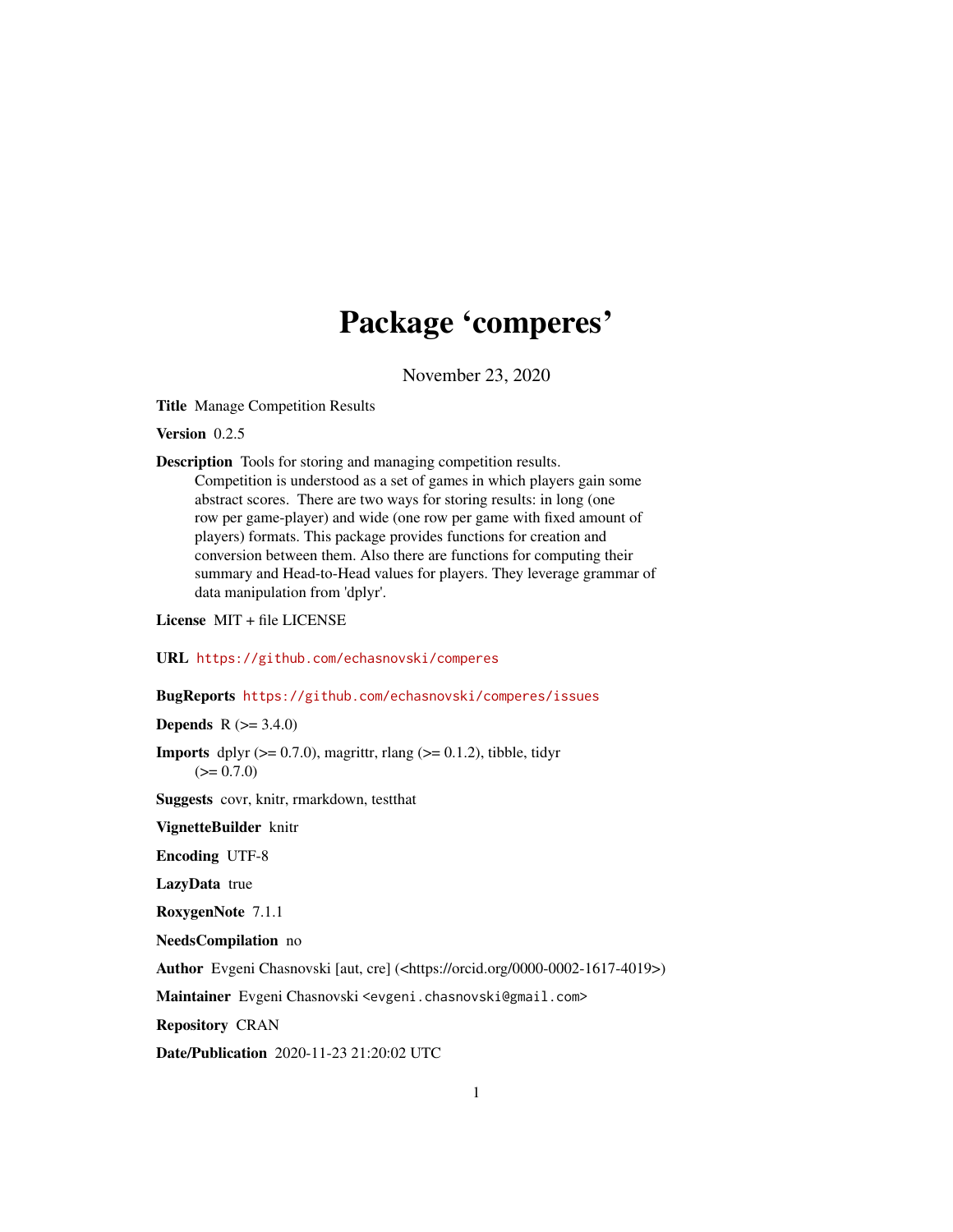# <span id="page-1-0"></span>R topics documented:

| Index | 22 |
|-------|----|

comperes-package *comperes: Manage Competition Results*

#### Description

comperes offers a set of tools for storing and managing competition results. Competition is understood as a set of games (abstract event) in which players (abstract entity) gain some abstract scores. The most natural example is sport results, however not the only one. For example, product rating can be considered as a competition between products as "players". Here a "game" is a customer that reviews a set of products by rating them with numerical "score" (stars, points, etc.).

# Details

This package provides the following functionality:

- Store and convert competition results:
	- In [long format](#page-13-1) as a [tibble](#page-0-0) with one row per game-player pair.
	- In [wide format](#page-18-1) as a tibble with one row per game with fixed amount of players.
- Summarise:
	- Compute [item summaries](#page-10-1) with functions using [dplyr'](https://dplyr.tidyverse.org)s grammar of data manipulation.
	- Compute and [join](#page-12-1) item summaries to data for easy transformation.
	- Use [common item summary functions](#page-17-1) with [rlang'](https://CRAN.R-project.org/package=rlang)s [unquoting](#page-0-0) mechanism.
- Compute Head-to-Head values (a summary statistic of direct confrontation between two players) with functions also using dplyr's grammar:
	- Store output in [long format](#page-6-1) as a tibble with one row per pair of players.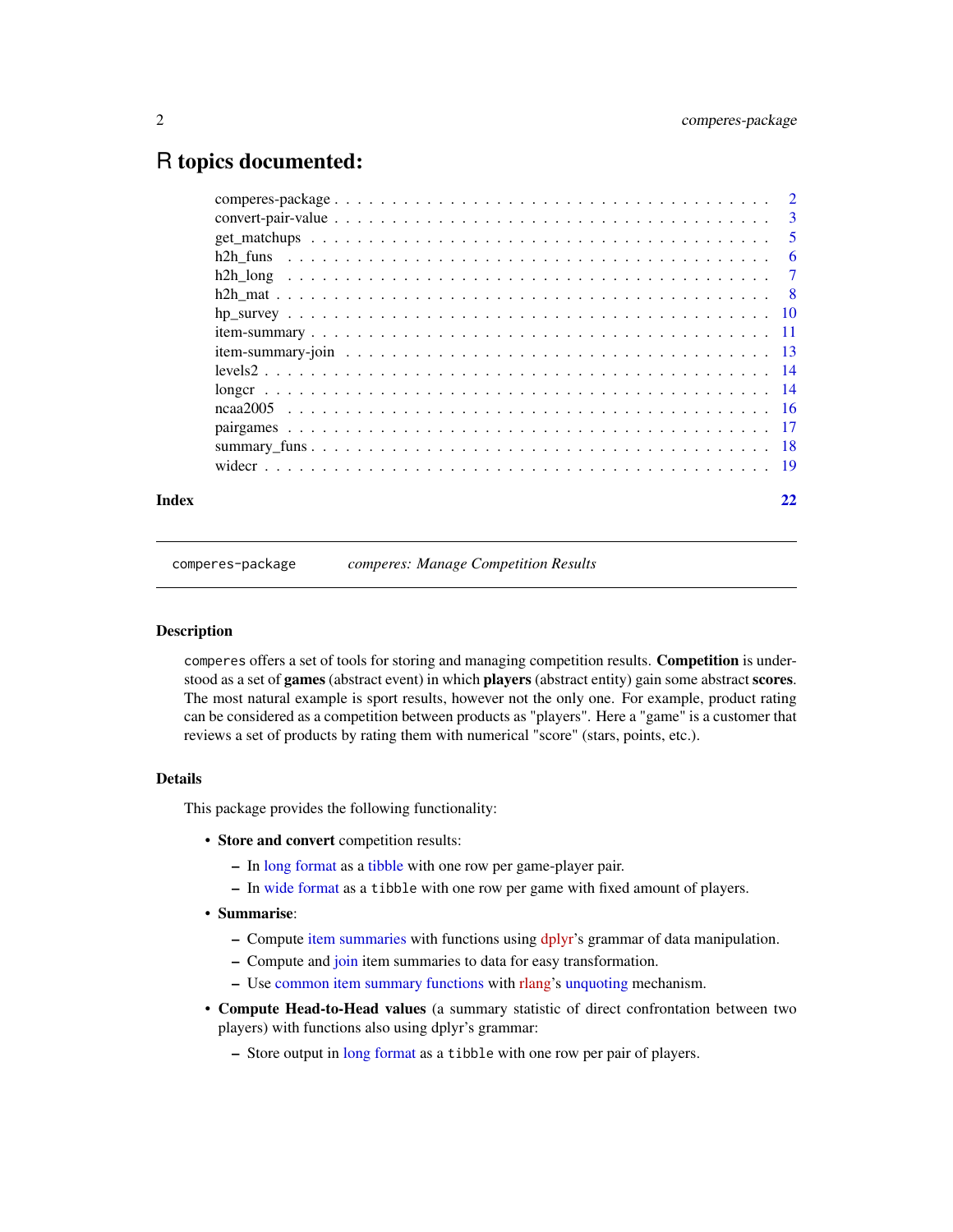# <span id="page-2-0"></span>convert-pair-value 3

- Store output in [matrix format](#page-7-1) as a matrix with rows and columns describing players and entries - Head-to-Head values.
- Use [common Head-to-Head functions](#page-5-1) with rlang's unquoting mechanism.

To learn more about comperes browse vignettes with browseVignettes(package = "comperes").

#### Author(s)

Maintainer: Evgeni Chasnovski <evgeni.chasnovski@gmail.com> [\(ORCID\)](https://orcid.org/0000-0002-1617-4019)

### See Also

Useful links:

- <https://github.com/echasnovski/comperes>
- Report bugs at <https://github.com/echasnovski/comperes/issues>

<span id="page-2-1"></span>convert-pair-value *Convert between long pair-value data and matrix*

# <span id="page-2-2"></span>Description

Functions for conversion between long pair-value data (data frame with columns for pair identifiers and value column) and matrix.

# Usage

```
long_to_mat(tbl, row_key, col_key, value = NULL, fill = NULL, silent = FALSE)
mat_to_long(mat, row_key, col_key, value, drop = FALSE)
```
# **Arguments**

| tbl     | Data frame with pair-value data.                                   |
|---------|--------------------------------------------------------------------|
| row_key | String name of column for first key in pair.                       |
| col_key | String name of column for second key in pair.                      |
| value   | String name of column for value (or NULL for long_to_mat()).       |
| fill    | Value to fill for missing pairs.                                   |
| silent  | Use TRUE to omit message about guessed value column (see Details). |
| mat     | Matrix with pair-value data.                                       |
| drop    | Use TRUE to drop rows with missing value (see Details).            |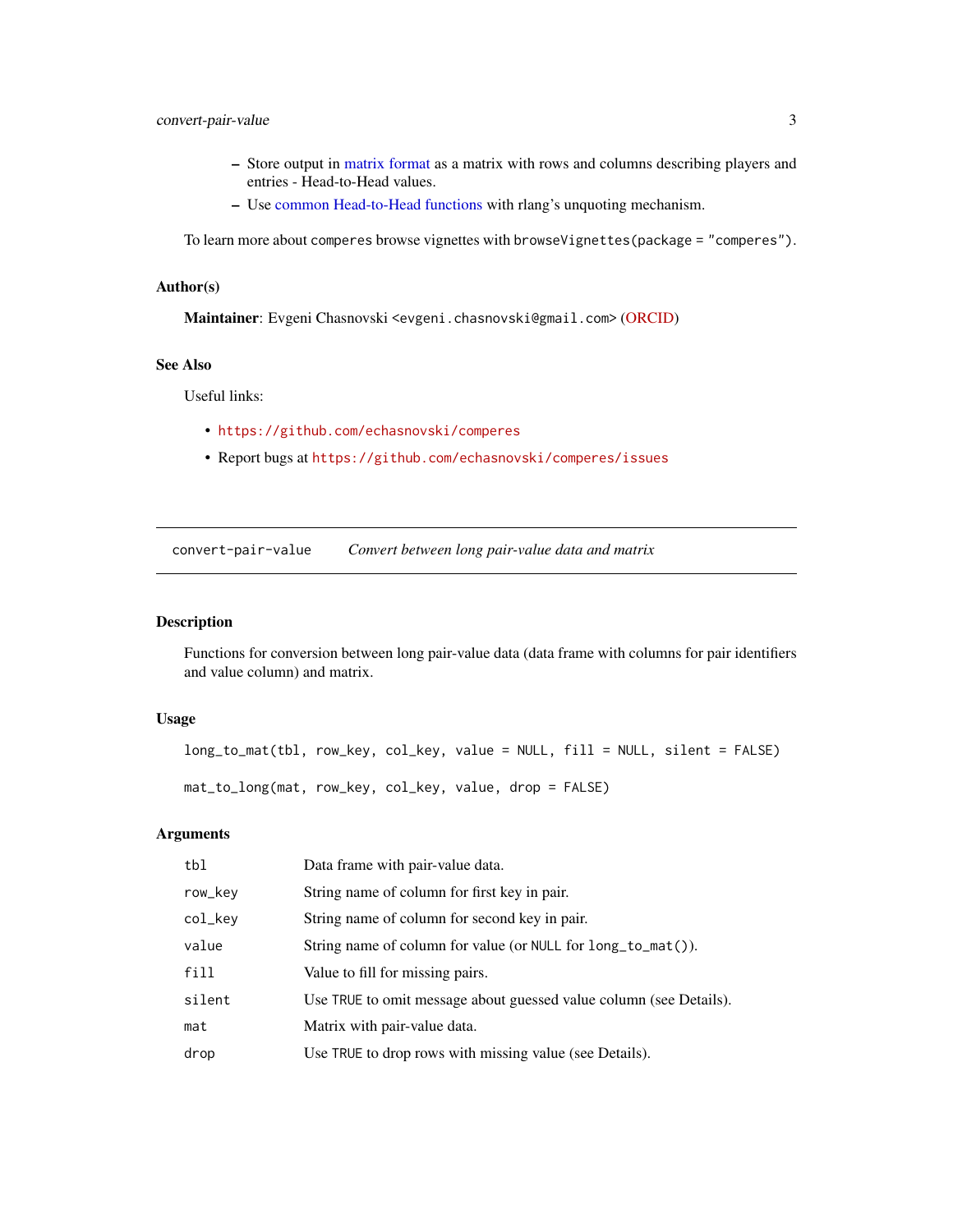#### Details

Pair-value data is commonly used in description of pairs of objects. Pair is described by two keys (usually integer or character) and value is an object of arbitrary nature.

In long format there are at least three columns: for first key in pair, for second key and for value (might be more). In **matrix format** pair-value data is represented as matrix of values with row names as character representation of first key, column names - second key.

long\_to\_mat() works as follows:

- Pair identifiers are taken from columns with names row\_key (to be used as row names) and col\_key (to be used as column names). Unique identifiers (and future dimension names) are determined with [levels2\(\)](#page-13-2). This is a way to target function on specific set of pairs by using factor columns. Note that NAs are treated as single unknown key and put on last place (in case of non-factor).
- Values are taken from column with name value. Note that if value has length 0 (typically NULL) then long\_to\_mat() will take first non-key column. If there is no such column, it will use vector of dummy values (NAs or fills). In both cases a message is given if silent = FALSE.
- Output is a matrix with described row and column names. Value of pair "key\_1" and "key\_2" is stored at intersection of row "key\_1" and "key\_2". Note that in case of duplicated pairs the value from first occurrence is taken.

mat\_to\_long() basically performs inverse operation to long\_to\_mat() but pair identifiers are always character. If drop = TRUE it drops rows with values (but not keys) being missing.

#### Value

long\_to\_mat() returns a matrix with selected values where row names indicate first key in pair, col names - second.

mat\_to\_long() returns a tibble with three columns: the one for first key in pair, the one for second, and the one for value.

# Examples

```
long_data <- data.frame(
 key_1 = c("a", "a", "b"),
 key_2 = c("c", "d", "c"),
 val = 1:3,
 stringsAsFactors = FALSE
)
mat_data <- long_data %>% long_to_mat("key_1", "key_2", "val")
print(mat_data)
# Converts to tibble
mat_data %>% mat_to_long("new_key_1", "new_key_2", "new_val")
# Drops rows with valuus missing
mat_data %>% mat_to_long("new_key_1", "new_key_2", "new_val", drop = TRUE)
```
<span id="page-3-0"></span>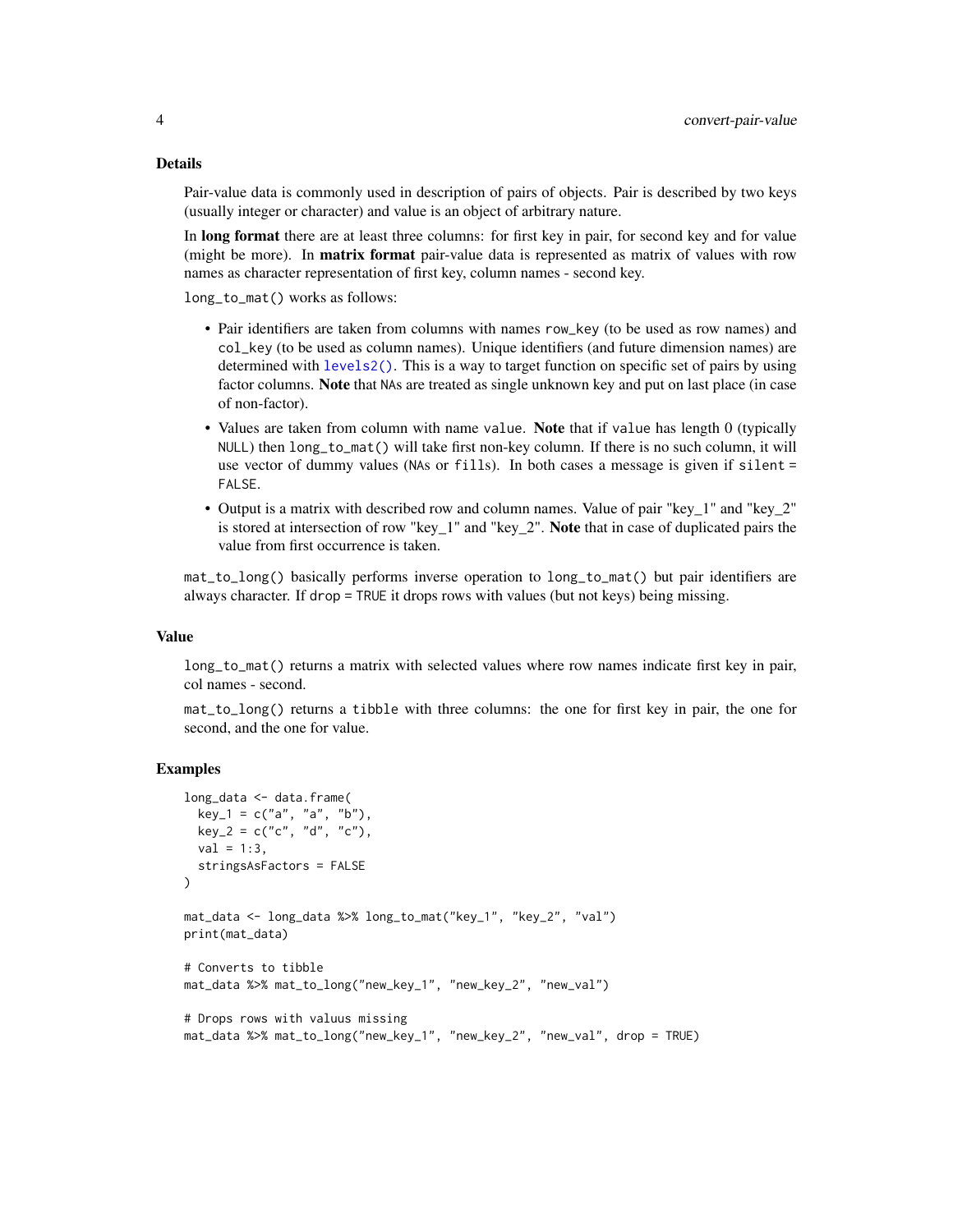<span id="page-4-1"></span><span id="page-4-0"></span>

#### Description

This function powers computing Head-to-Head values (both [long](#page-6-1) and [matrix\)](#page-7-1).

#### Usage

```
get_matchups(cr_data)
```
# Arguments

cr\_data Competition results ready for [as\\_longcr\(\)](#page-13-3).

# Details

get\_matchups() returns a [tibble](#page-0-0) of all matchups (pairs of players from one game) actually present in cr\_data (including matchups of players with themselves). It has following columns:

- game game identifier of matchup.
- player1 identifier of first player in matchup.
- score1 score of the first player in matchup.
- player2 identifier of second player in matchup.
- score2 score of the second player in matchup.

## Important notes:

- Matchups are not symmetrical: matchup "player1"-"player2" is considered different from "player2"-"player1" in order to except more advanced, not symmetrical Head-to-Head values.
- Missing values in player column after conversion to longcr are treated as separate players. It allows operating with games where multiple players' identifiers are not known. However, when computing Head-to-Head values they treated as single player.

#### Value

A [widecr](#page-18-1) for games with two players.

# See Also

[Long format](#page-6-1) of Head-to-Head values.

[Matrix format](#page-7-1) of Head-to-Head values.

# Examples

get\_matchups(ncaa2005)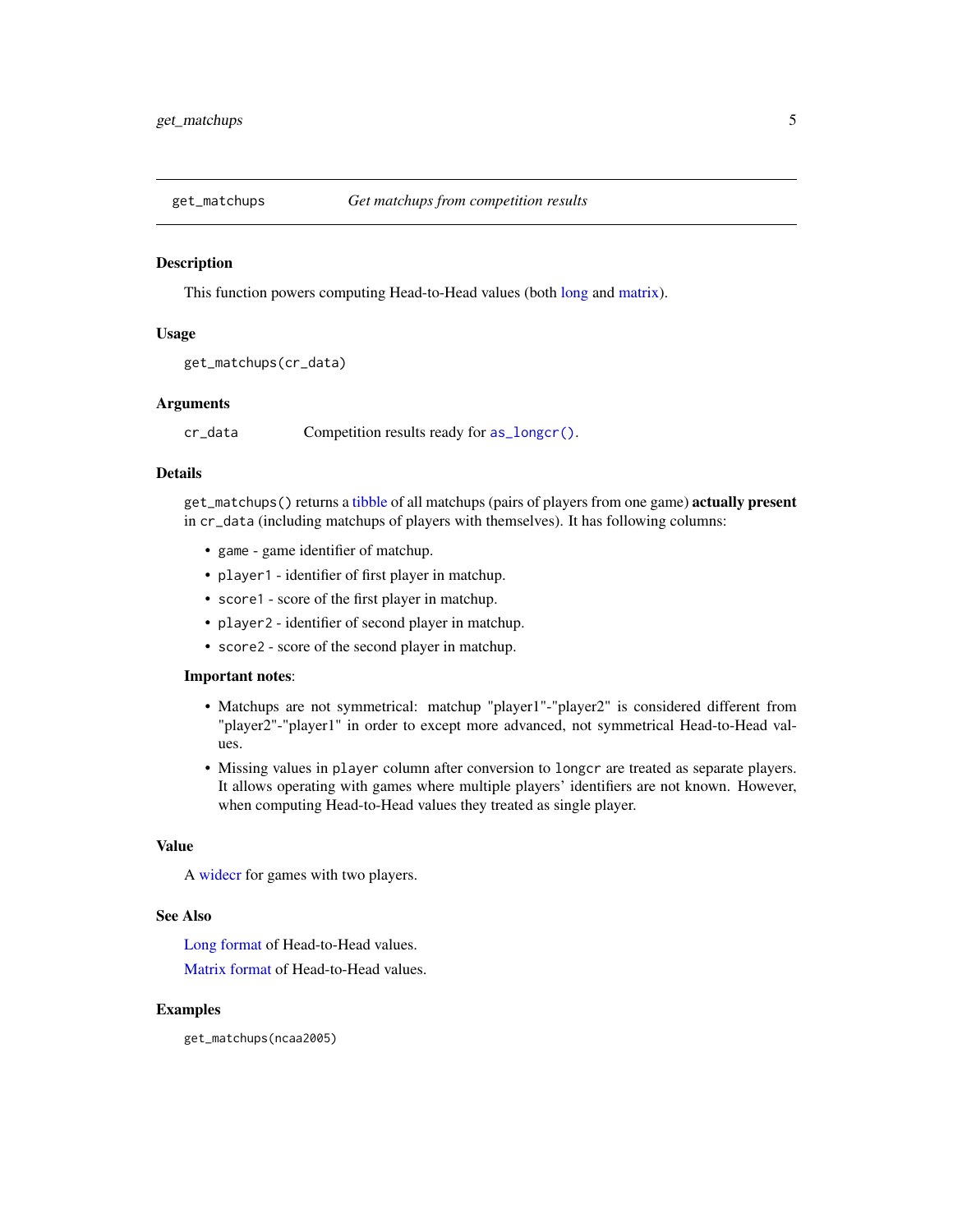<span id="page-5-1"></span><span id="page-5-0"></span>

### Description

List of commonly used functions for computing Head-to-Head values.

#### Usage

h2h\_funs

# Format

An object of class list of length 9.

# Details

h2h\_funs is a named list of [expressions](#page-0-0) representing commonly used expressions of Head-to-Head functions for computing Head-to-Head values with  $h2h_{\text{long}}($  or  $h2h_{\text{matrix}}()$ . Names of the elements will be used as Head-to-Head value names. To use them inside h2h\_long() or h2h\_mat() use [unquoting](#page-0-0) mechanism from rlang package.

Currently present functions:

- mean\_score\_diff computes mean score difference of player1 compared to player2.
- mean\_score\_diff\_pos equivalent to mean\_score\_diff but returns 0 if result is negative.
- mean\_score computes mean score of player1.
- sum\_score\_diff computes sum of score differences of player1 compared to player2.
- sum\_score\_diff\_pos equivalent to sum\_score\_diff but returns 0 if result is negative.
- sum\_score computes sum of scores of player1.
- num\_wins computes number of matchups player1 scored more than player2. Draws (determined by [dplyr::near\(\)](#page-0-0)) are omitted.
- num\_wins2 computes number of matchups player1 scored more than player2 plus half the number of matchups where they had draw. Note that for equal player1 and player2 there might be non-zero output.
- num computes number of matchups.

Note that it is generally better to subset h2h\_funs using names rather than indices because the order of elements might change in future versions.

# See Also

[Long format](#page-6-1) of Head-to-Head values.

[Matrix format](#page-7-1) of Head-to-Head values.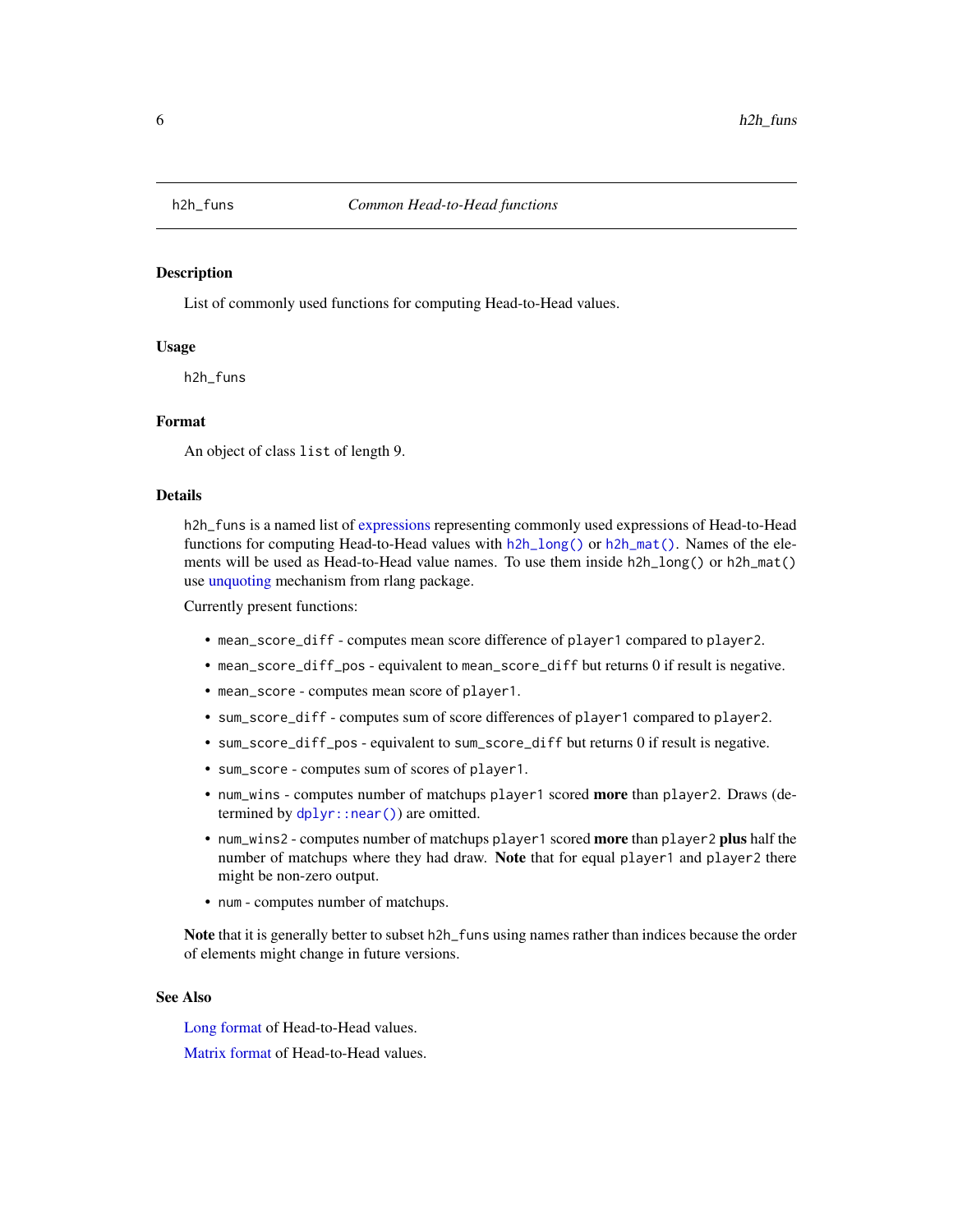#### <span id="page-6-0"></span>h2h\_long 7

# Examples

ncaa2005 %>% h2h\_long(!!!h2h\_funs)

```
ncaa2005 %>% h2h_mat(!!!h2h_funs["num_wins2"])
```
# <span id="page-6-1"></span>h2h\_long *Compute long format of Head-to-Head values*

#### **Description**

Functions to compute Head-to-Head values in long pair-value format.

# Usage

```
h2h\_long(cr\_data, ..., fill = list())to_h2h_long(mat, value = "h2h_value", drop = FALSE)
## S3 method for class 'h2h_long'
as\_tible(x, \ldots)
```
# Arguments

| cr_data    | Competition results ready for as_longcr().                                                                                      |
|------------|---------------------------------------------------------------------------------------------------------------------------------|
| $\ddots$ . | Name-value pairs of Head-to-Head functions (see Details).                                                                       |
| fill       | A named list that for each variable supplies a single value to use instead of NA<br>for missing pairs (see tidyr's complete()). |
| mat        | Matrix of Head-to-Head values.                                                                                                  |
| value      | String name to be used for column with Head-to-Head value.                                                                      |
| drop       | Use TRUE to drop rows with missing Head-to-Head values (see Details).                                                           |
| x          | Object to be converted to tibble.                                                                                               |

#### Details

h2h\_[long](#page-2-1)() computes Head-to-Head values in long format. It allows computation of multiple Head-to-Head values at the same time by supplying multiple summary functions in .... If no function is supplied in . . ., it returns all appropriate combinations of [matchups](#page-4-1) (see next paragraph).

After computing Head-to-Head values of actually present matchups, they are aligned with "levels" (see [levels2\(\)](#page-13-2)) of player vector (after applying as\_longcr()). This is a way to target function on fixed set of players by using factor columns. The procedure is:

- Implicit missing matchups are turned into explicit (by adding corresponding rows with filling values in Head-to-Head columns) by using tidyr's [complete\(\).](#page-0-0)
- All matchups not containing players from "levels" are removed.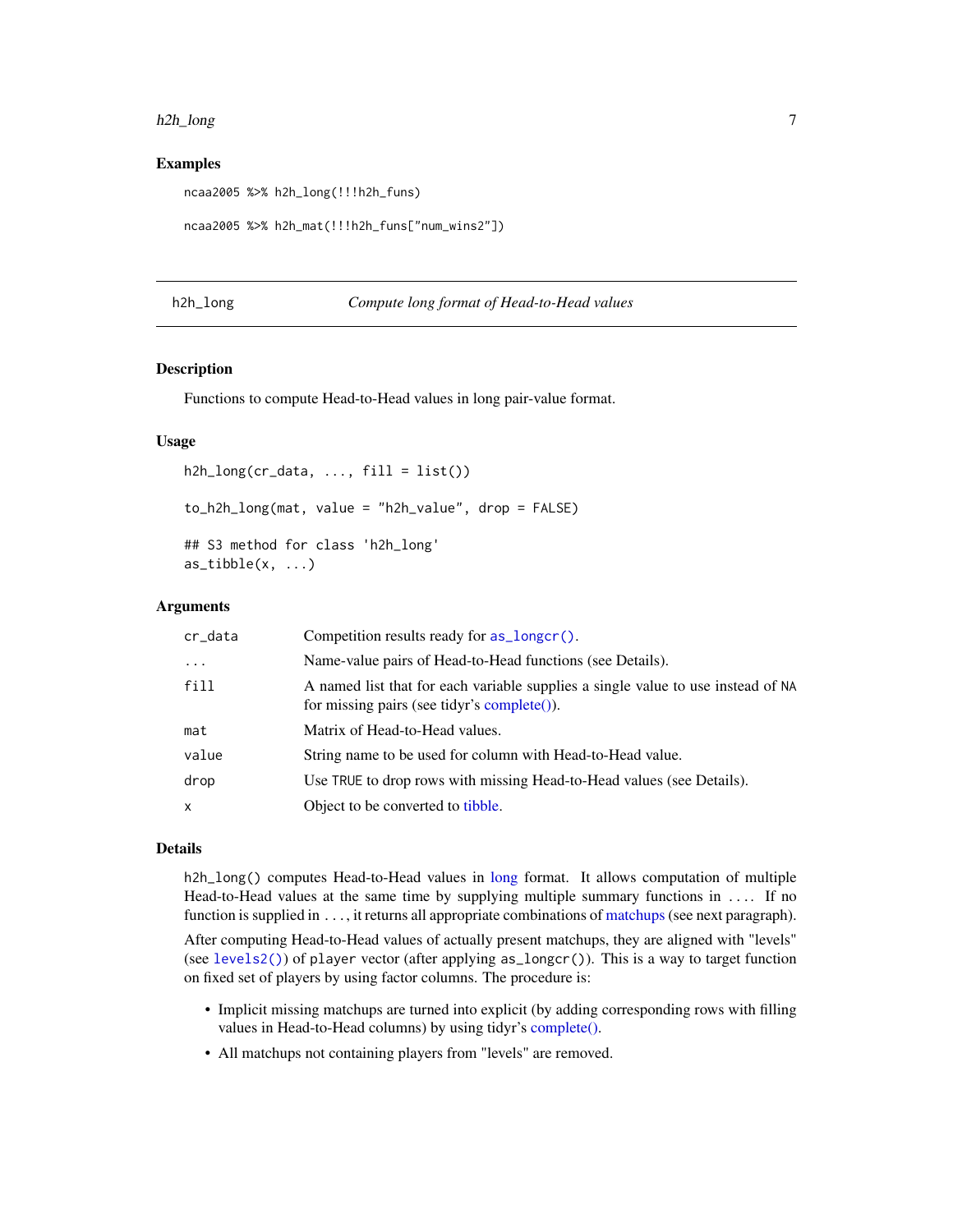<span id="page-7-0"></span>Use fill as in complete() to control filling values. To drop those rows use tidyr's [drop\\_na\(\).](#page-0-0)

to\_h2h\_long() takes object of [h2h\\_mat](#page-7-1) structure and converts it into h2h\_long object with value column named as stored in value. Use drop = TRUE to remove rows with missing values in value column (but not in players').

#### Value

An object of class h2h\_long which is a [tibble](#page-0-0) with columns player1, player2 and those, produced by Head-to-Head functions (for h2h\_long() maybe none).

[as\\_tibble\(\)](#page-0-0) applied to h2h\_long object drops h2h\_long class.

#### Head-to-Head value

Head-to-Head value is a summary statistic of direct confrontation between two players. It is assumed that this value can be computed based only on the players' [matchups.](#page-4-1) In other words, every game is converted into series of "subgames" between ordered pairs of players (including selfplay) which is stored as [widecr](#page-18-1) object. After that, summary of item, defined by columns player1 and player2, is computed using [summarise\\_item\(\)](#page-10-2).

That said, name-value pairs of Head-to-Head functions should be defined as for summarise\_item() applied to data with columns game, player1, score1, player2, score2.

#### See Also

[Matrix format](#page-7-1) of Head-to-Head values.

[Common Head-to-Head functions.](#page-5-1)

#### Examples

```
ncaa2005 %>%
 h2h_long(
   mean\_score = mean(score1),
    mean_abs_score = mean(abs(score1 - score2))
 )
ncaa2005[-(1:2), ] %>%
 h2h_long(
   mean\_score = mean(score1),
    fill = list(mean_score = 0)\lambda
```
<span id="page-7-1"></span>h2h\_mat *Compute matrix format of Head-to-Head values*

## Description

Functions to compute Head-to-Head values in matrix pair-value format.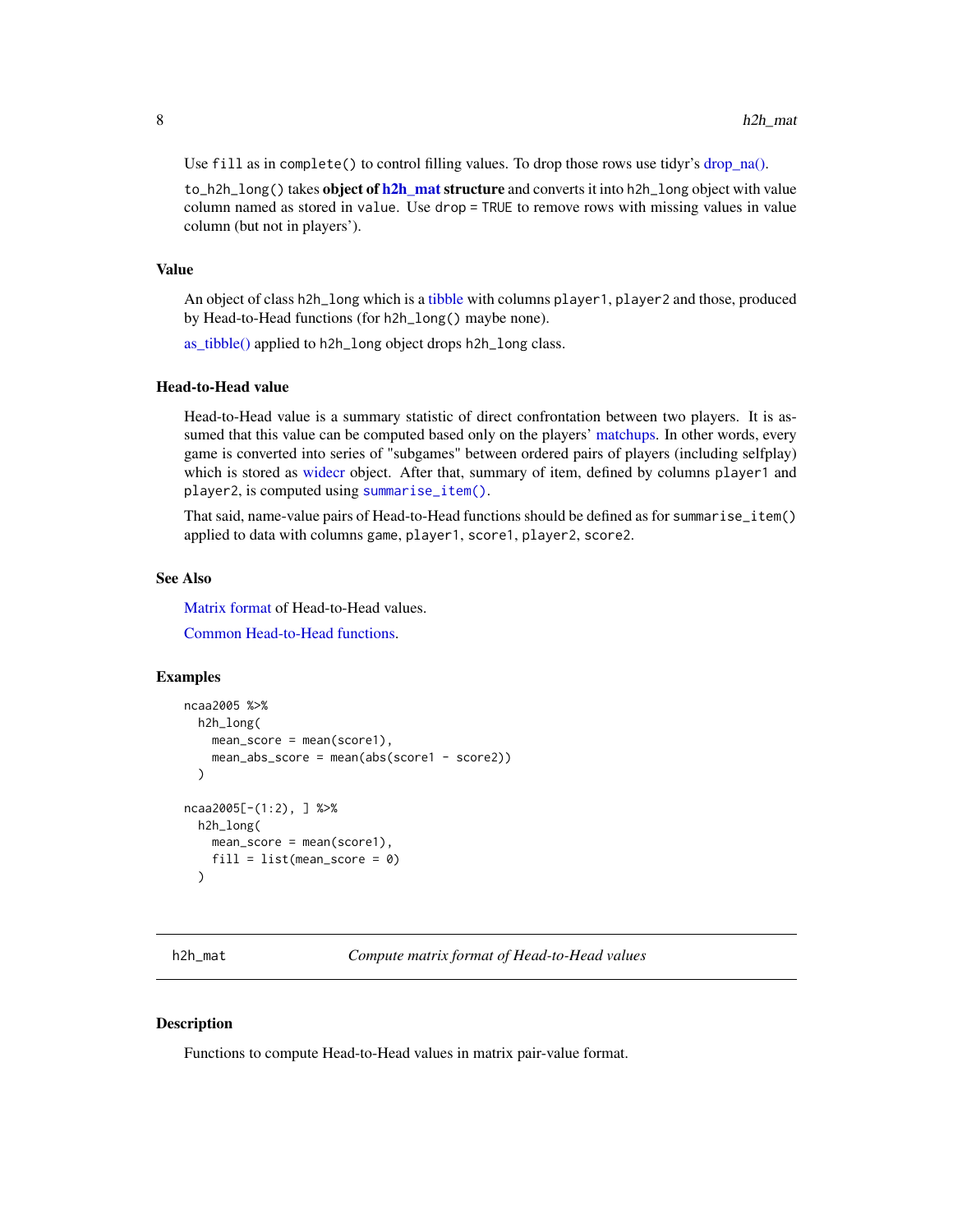#### <span id="page-8-0"></span>h2h\_mat 9

# Usage

```
h2h_matrixcr_data, ..., fill = NULL)
to_h2h_mat(tb1, value = NULL, fill = NULL)
```
# Arguments

| cr_data | Competition results ready for as_longcr().                |
|---------|-----------------------------------------------------------|
| .       | Name-value pairs of Head-to-Head functions (see Details). |
| fill    | A single value to use instead of NA for missing pairs.    |
| tbl     | Data frame in long format of Head-to-Head values.         |
| value   | String name for column with Head-to-Head value.           |

# Details

h2h\_mat() computes Head-to-Head values in [matrix](#page-2-1) format. It allows multiple Head-to-Head functions in ... but only first (if present) will be used. Basically, it uses supplied function to compute long format of Head-to-Head values and then [transforms](#page-2-2) it naturally to matrix, filling missing values with fill.

to\_h2h\_mat() takes object of [h2h\\_long](#page-6-1) structure and converts it into h2h\_mat using column with name value for values and filling data for implicitly missing (not explicitly provided in tbl) player pairs with fill. If value is NULL it takes first non-player column. If there is no such column, it will use vector of dummy values (NAs or fills).

# Value

An object of class h2h\_mat which is a [matrix](#page-0-0) with row names indicating first player in matchup, col names - second and values - Head-to-Head values.

## Head-to-Head value

Head-to-Head value is a summary statistic of direct confrontation between two players. It is assumed that this value can be computed based only on the players' [matchups.](#page-4-1) In other words, every game is converted into series of "subgames" between ordered pairs of players (including selfplay) which is stored as [widecr](#page-18-1) object. After that, summary of item, defined by columns player1 and player2, is computed using [summarise\\_item\(\)](#page-10-2).

That said, name-value pairs of Head-to-Head functions should be defined as for summarise\_item() applied to data with columns game, player1, score1, player2, score2.

# See Also

[Long format](#page-6-1) of Head-to-Head values.

[Common Head-to-Head functions.](#page-5-1)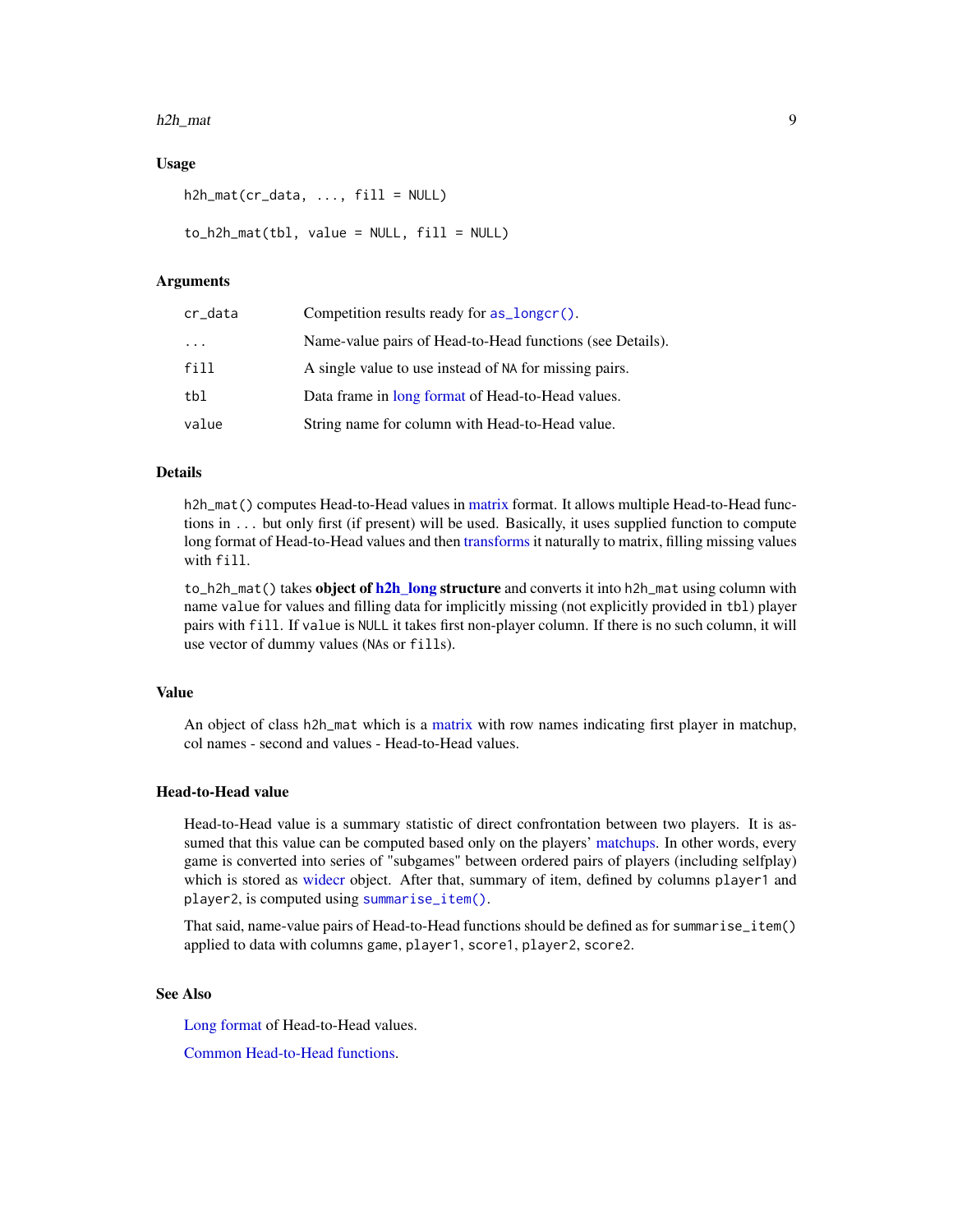# <span id="page-9-0"></span>Examples

```
# Only first function is used
ncaa2005 %>%
  h2h_mat(
   mean\_score = mean(score1),
   mean_abs_score = mean(abs(score1 - score2))
  )
ncaa2005[-(1:2), ] %>%
  h2h_mat(mean_score = mean(score1), fill = 0)
```
hp\_survey *Results of Harry Potter Books Survey*

# Description

hp\_survey contains results of the survey with a goal to collect data enough to rate Harry Potter books.

#### Usage

hp\_survey

# Format

A [tibble](#page-0-0) with answers from 182 respondents and the following columns:

- person <int>: Identifier of a person.
- book <chr>: Identifier of a Harry Potter book. Its values are of the form "HP\_x" where "x" represents book's number in the series (from 1 to 7).
- score <chr>: Book's score. Can be one of "1 Poor", "2 Fair", "3 Good", "4 Very Good", "5 - Excellent".

Rows are ordered by person and then by book identifier.

# Details

Survey was done via [Google Forms](https://www.google.com/intl/en/forms/about/) service. To participate in it, respondent is asked to log in into her/his Google account (to ensure that one person takes part only once). It was popularized mostly among R users via [R-bloggers](https://www.r-bloggers.com/) and [Twitter.](https://twitter.com/)

At the beginning of the survey, there was the following text:

*This is a survey with goal to collect data enough to rate Harry Potter books. Data will be made public with complete anonymity of respondents. Please, take part only if you have read all seven original J. K. Rowling Harry Potter books and are willing to give an honest feedback about your impressions.*

Analyzed books were coded with the following names: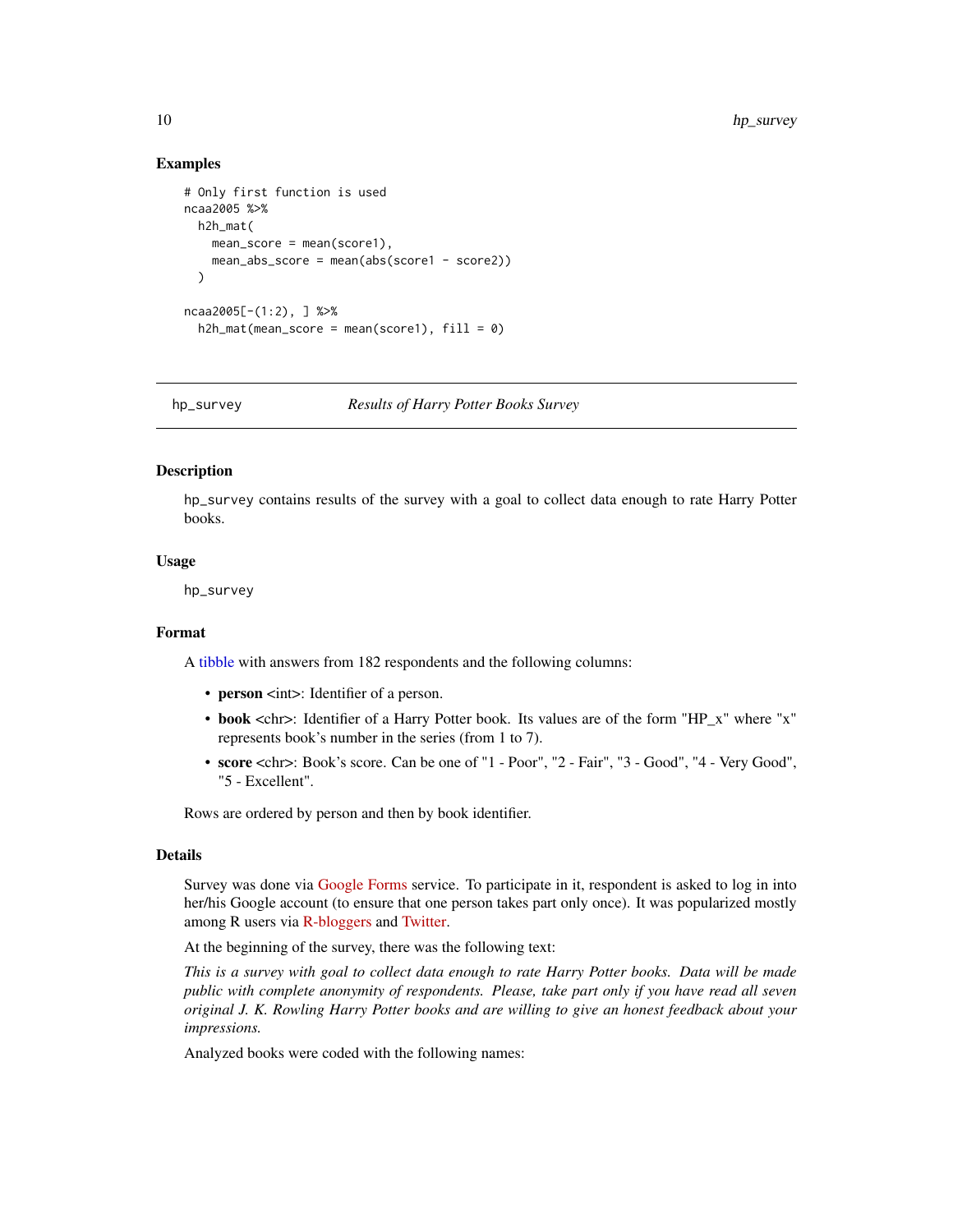#### <span id="page-10-0"></span>item-summary 11

- "HP and the Philosopher's (Sorcerer's) Stone (#1)".
- "HP and the Chamber of Secrets (#2)".
- "HP and the Prisoner of Azkaban (#3)".
- "HP and the Goblet of Fire  $(#4)$ ".
- "HP and the Order of the Phoenix (#5)".
- "HP and the Half-Blood Prince (#6)".
- "HP and the Deathly Hallows (#7)".

Survey had the following procedure:

- At first, respondent is asked to choose the first element in the randomly shuffled list of number from 1 to 127. This simulates the random generation of books subset in the next question.
- Next he/she is presented with a question "What is your impression of these Harry Potter BOOKS?" (singular if there is one book) and the following question grid:
	- Rows represent randomly shuffled subset of books corresponding to the number chosen in the first step.
	- Columns contain the following scale of answers: "1 Poor", "2 Fair", "3 Good", "4 Very Good", "5 - Excellent". Respondent is asked and allowed to choose only one answer per book (every book should be rated).

<span id="page-10-1"></span>item-summary *Compute item summary*

#### <span id="page-10-2"></span>**Description**

Functions for computing item summary, i.e. some summary measurements (of arbitrary nature) of item (one or more columns) present in data frame.

#### Usage

```
summarise_item(tbl, item, ..., .prefix = "")
summarise_game(tbl, ..., .prefix = "")
summarise_player(tbl, ..., .prefix = "")
summarize_item(tbl, item, ..., .prefix = "")
summarize_game(tbl, ..., .prefix = "")
summarize_player(tbl, ..., .prefix = "")
```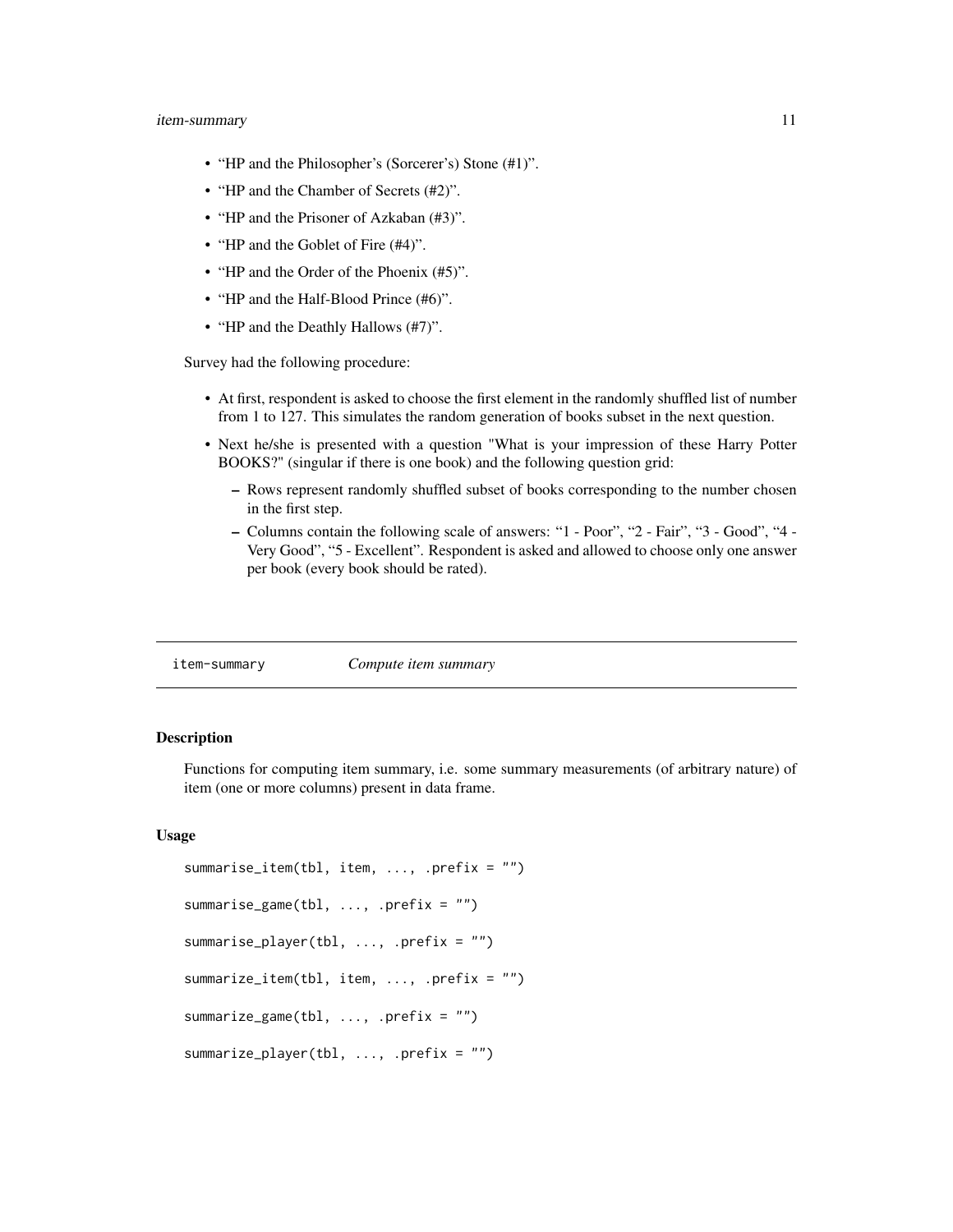#### <span id="page-11-0"></span>Arguments

| tbl                     | Data frame.                                                     |
|-------------------------|-----------------------------------------------------------------|
| item                    | Character vector of columns to group by.                        |
| $\cdot$ $\cdot$ $\cdot$ | Name-value pairs of summary functions (as in dplyr::summarise). |
| .prefix                 | A string to be added to all summary functions' names.           |

# **Details**

Basically, summarise\_item() performs the following steps:

- Group tbl by columns stored in item. Note that starting from 0.8.0 version of dplyr this might give a warning in case of implicit NAs in factor columns (NA present in column values but not in its levels) suggesting to add NA to levels.
- Apply dplyr's summarise().
- Ungroup result.
- Convert to [tibble.](#page-0-0)
- Add .prefix to names of summary functions.

summarise\_game() and summarise\_player() are wrappers for summarise\_item() using item = "game" and item = "player" respectively.

# Value

Output of summarise() as not grouped tibble.

# See Also

Common item [summary functions](#page-17-1) for competition results.

[Join item summary](#page-12-1)

# Examples

```
ncaa2005 %>%
 dplyr::mutate(game_type = game %% 2) %>%
 summarise_item(c("game_type", "player"), mean_score = mean(score))
ncaa2005 %>%
 summarise_game(mean_score = mean(score), min_score = min(score))
```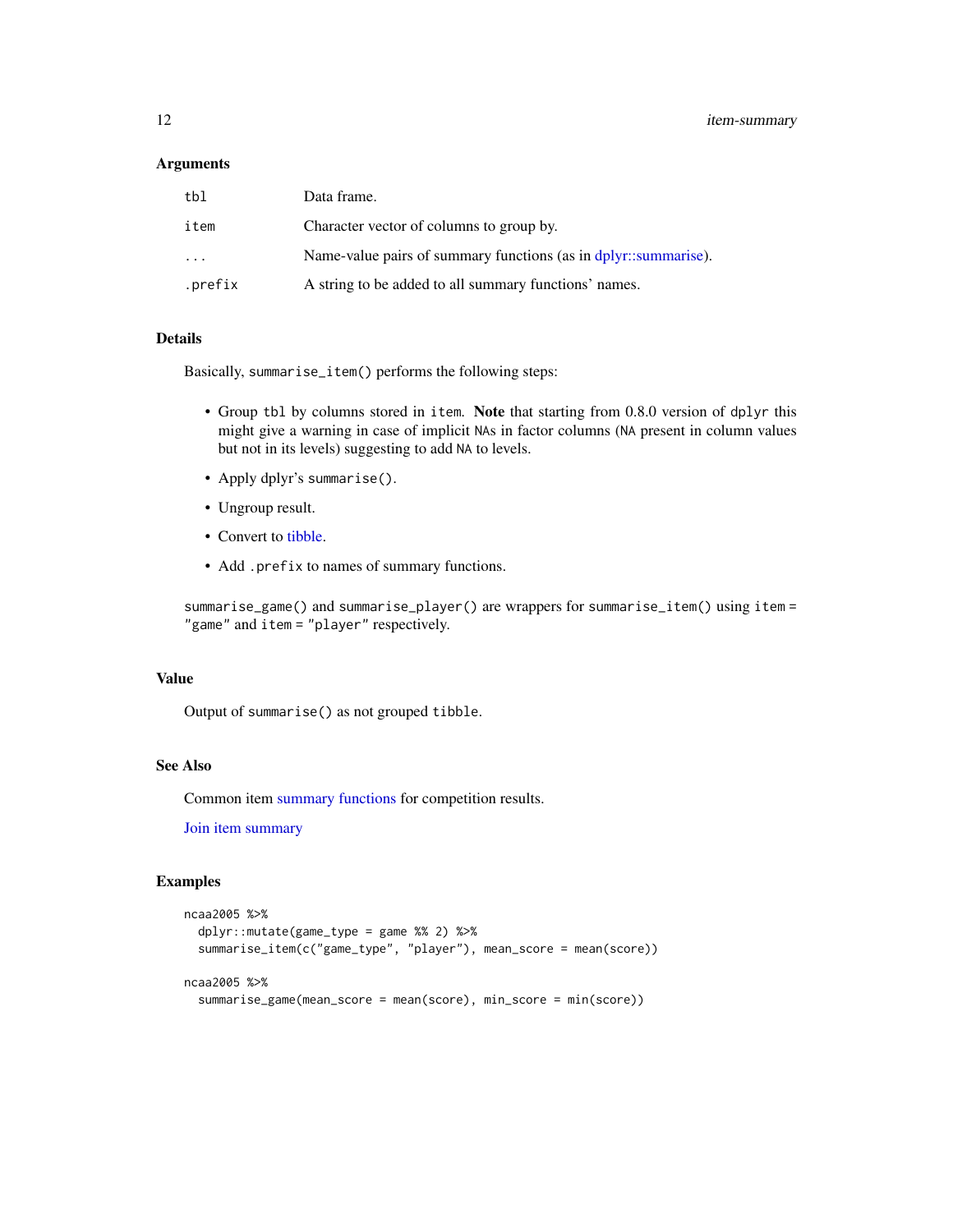# <span id="page-12-1"></span><span id="page-12-0"></span>item-summary-join *Join item summary*

# Description

Functions for joining summary data to data frame. They perform respective variant of [summarise](#page-10-1) [item functions](#page-10-1) and then [left join](#page-0-0) to the input its result (by item columns).

# Usage

```
join_item_summary(tbl, item, ..., .prefix = "")
join_game_summary(tbl, ..., .prefix = "")
join_player_summary(tbl, ..., .prefix = "")
```
# Arguments

| tbl     | Data frame.                                                     |
|---------|-----------------------------------------------------------------|
| item    | Character vector of columns to group by.                        |
| $\cdot$ | Name-value pairs of summary functions (as in dplyr::summarise). |
| .prefix | A string to be added to all summary functions' names.           |

# Details

join\_game\_summary() and join\_player\_summary() are wrappers for join\_item\_summary() using item = "game" and item = "player" respectively.

# Value

Result of left\_join() to the input data frame.

#### See Also

# [Compute item summary](#page-10-1)

Common item [summary functions](#page-17-1) for competition results.

# Examples

ncaa2005 %>% join\_player\_summary(player\_mean\_score = mean(score))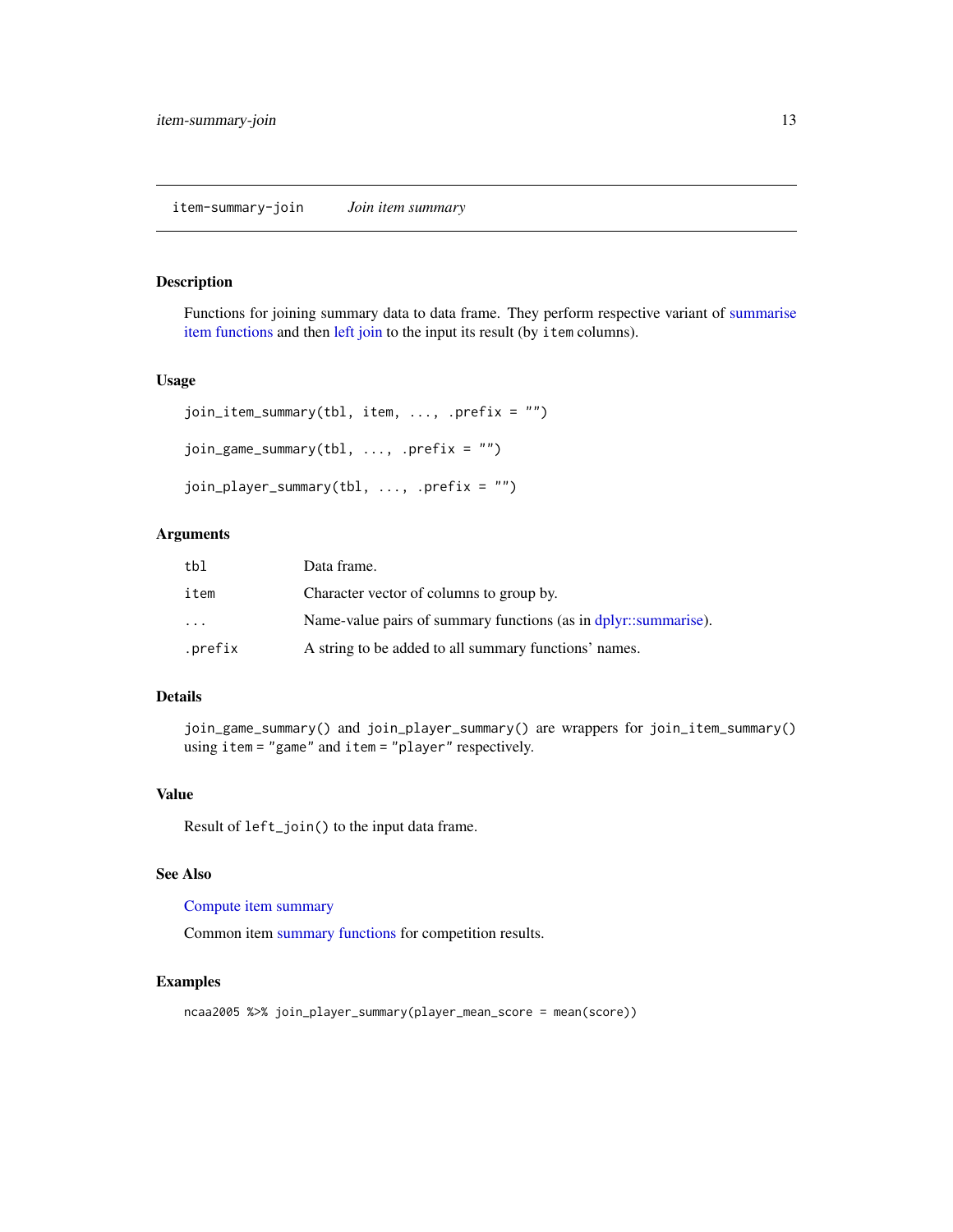<span id="page-13-2"></span><span id="page-13-0"></span>

## Description

Extension of [levels\(\)](#page-0-0) function. If levels(x) is not NULL, it is returned. Otherwise, character representation of unique sorted values is returned (with NA treated based on na.last as in [sort\(\)](#page-0-0)).

# Usage

 $levels2(x, na-last = TRUE)$ 

# Arguments

|         | An object of interest.                                     |
|---------|------------------------------------------------------------|
| na.last | Argument for controlling the treatment of NAs. See sort(). |

# Examples

```
fac_vec <- factor(c("a", "b"), levels = c("a", "b", "c"))
levels2(fac_vec)
```

```
levels2(c(10, 1, 2, NA, 11))
```
<span id="page-13-1"></span>longcr *Long format of competition results*

# <span id="page-13-3"></span>Description

Functions for dealing with competition results in long format.

# Usage

```
is_longcr(cr_data)
as\_longcr(cr\_data, repair = TRUE, ...)## S3 method for class 'longcr'
as\_tible(x, \ldots)
```
# Arguments

| cr_data                 | Data of competition results (convertible to tabular). |
|-------------------------|-------------------------------------------------------|
| repair                  | Whether to repair input.                              |
| $\cdot$ $\cdot$ $\cdot$ | Additional arguments to be passed to or from methods. |
| x                       | Object to be converted to tibble.                     |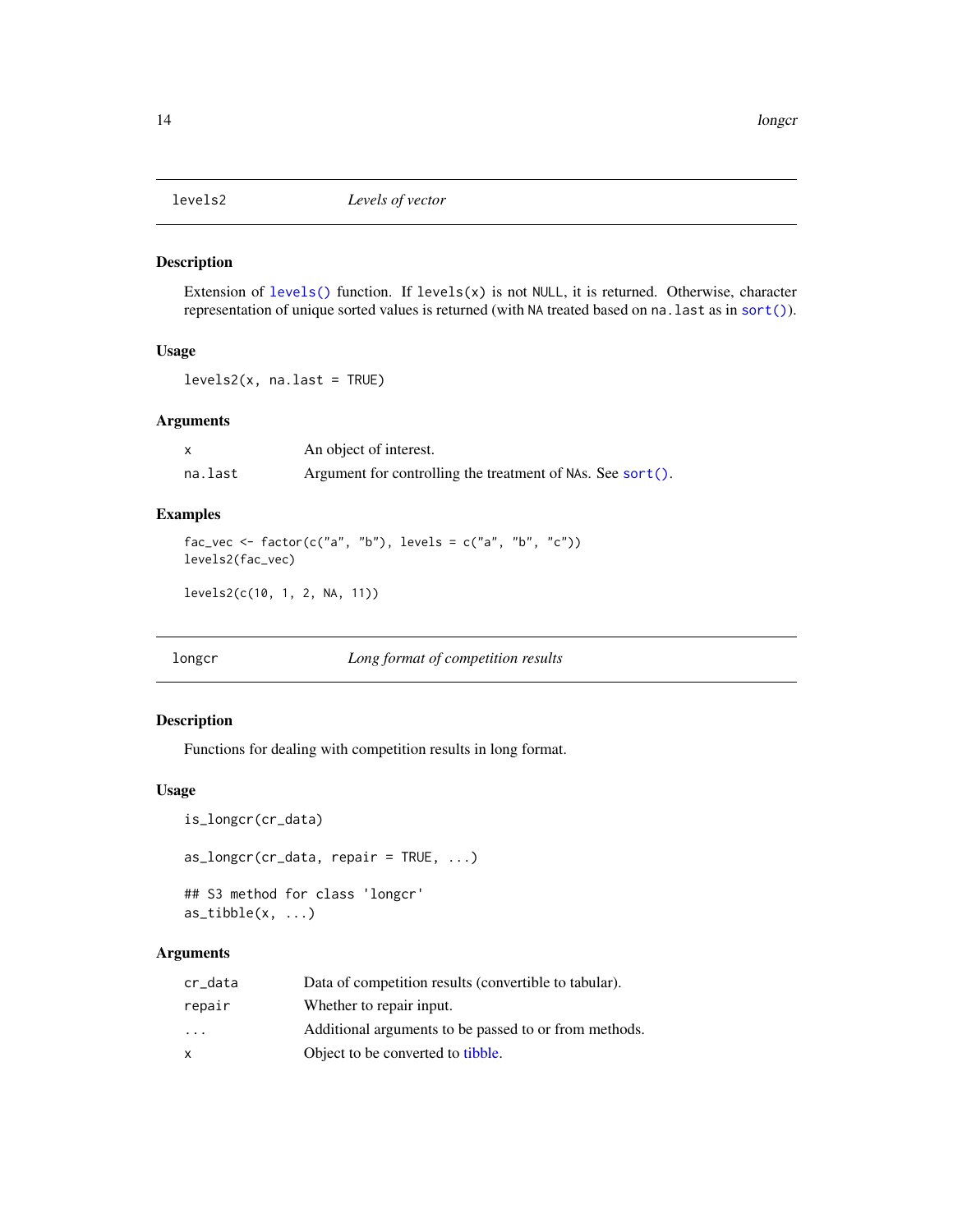#### <span id="page-14-0"></span>longer that the contract of the contract of the contract of the contract of the contract of the contract of the contract of the contract of the contract of the contract of the contract of the contract of the contract of th

#### Details

as longcr() is S3 method for converting data to longcr. When using **default** method if repair is TRUE it also tries to fix possible problems (see "Repairing"). If repair is FALSE it converts cr\_data to [tibble](#page-0-0) and adds longcr class to it.

When applying as\_longcr() to proper (check via [is\\_widecr\(\)](#page-18-2) is made) widecr object, conversion is made:

- If there is column game then it is used as game identifier. Else treat every row as separate game data.
- Every "player"-"score" pair for every game is converted to separate row with adding the appropriate extra columns.
- Result is arranged by game and identifier of a "player"-"score" pair (extra symbols after "player" and "score" strings in input column names) in increasing order.
- If repair is TRUE then repair is done.

For appropriate longcr objects as\_longcr() returns its input and throws error otherwise.

# Value

is\_longcr() returns TRUE if its argument is appropriate object of class longcr: it should inherit classes longcr, tbl\_df (in other words, to be [tibble\)](#page-0-0) and have "game", "player", "score" among column names.

as\_longcr() returns an object of class longcr.

[as\\_tibble\(\)](#page-0-0) applied to longcr object drops longcr class.

#### Long format of competition results

It is assumed that competition consists from multiple games (matches, comparisons, etc.). One game can consist from variable number of players. Inside a game all players are treated equally. In every game every player has some score: the value of arbitrary nature that fully characterizes player's performance in particular game (in most cases it is some numeric value).

longcr inherits from tibble. Data should have at least three columns with the following names:

- game game identifier.
- player player identifier.
- score score of particular player in particular game.

Extra columns are allowed. **Note** that if object is converted to [widecr,](#page-18-1) they will be dropped. So it is better to store extra information about "game"-"player" pair as list-column "score" which will stay untouched.

# Repairing

Option repair = TRUE (default) in as\_longcr() means that its result is going to be repaired with following actions:

• Detect columns exactly matching "game", "player" or "score". Those are used in the output. If all are detected matched columns are put in the beginning. Other columns are preserved.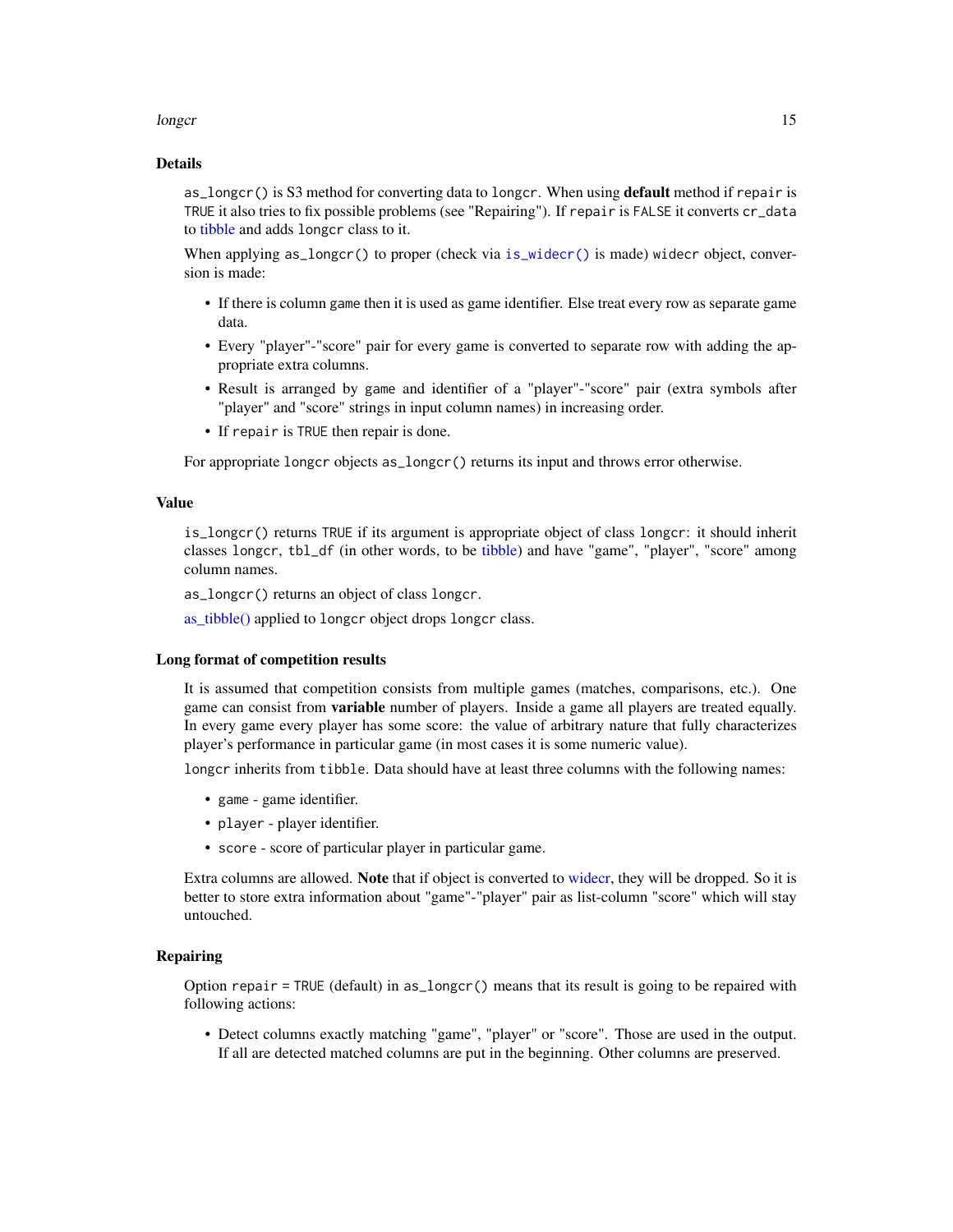- <span id="page-15-0"></span>• If not all columns were exactly matched, detect first columns with names containing "game", "player" or "score" (ignoring case). If there are many matching names for one output name then the first one is used. In case of imperfect match, message is given. All other columns are treated as "extra".
- If some legitimate names aren't detected, respective columns are created and filled with NA\_integer\_. Also a message is given.
- If in one game some player listed more than once, the first record is taken.
- Return the tibble with at least 3 appropriate for longcr columns and column names.

# See Also

[Wide format](#page-18-1)

#### Examples

```
# Repairing example
cr_data <- data.frame(
 playerscoregame_ID = rep(1:5, times = 2),
 gameId = rep(1:5, each = 2),scoreS = 31:40,scoreSS = 41:50)
cr_data_long <- as_longcr(cr_data, repair = TRUE)
is_longcr(cr_data_long)
as_tibble(cr_data_long)
```
ncaa2005 *Example competition results from 2005 NCAA football season*

# **Description**

ncaa2005 is an example competition results of an isolated group of Atlantic Coast Conference teams provided in book "Who's #1" by Langville and Meyer.

#### Usage

ncaa2005

# Format

An object of class [longcr](#page-13-1) containing information about 10 games.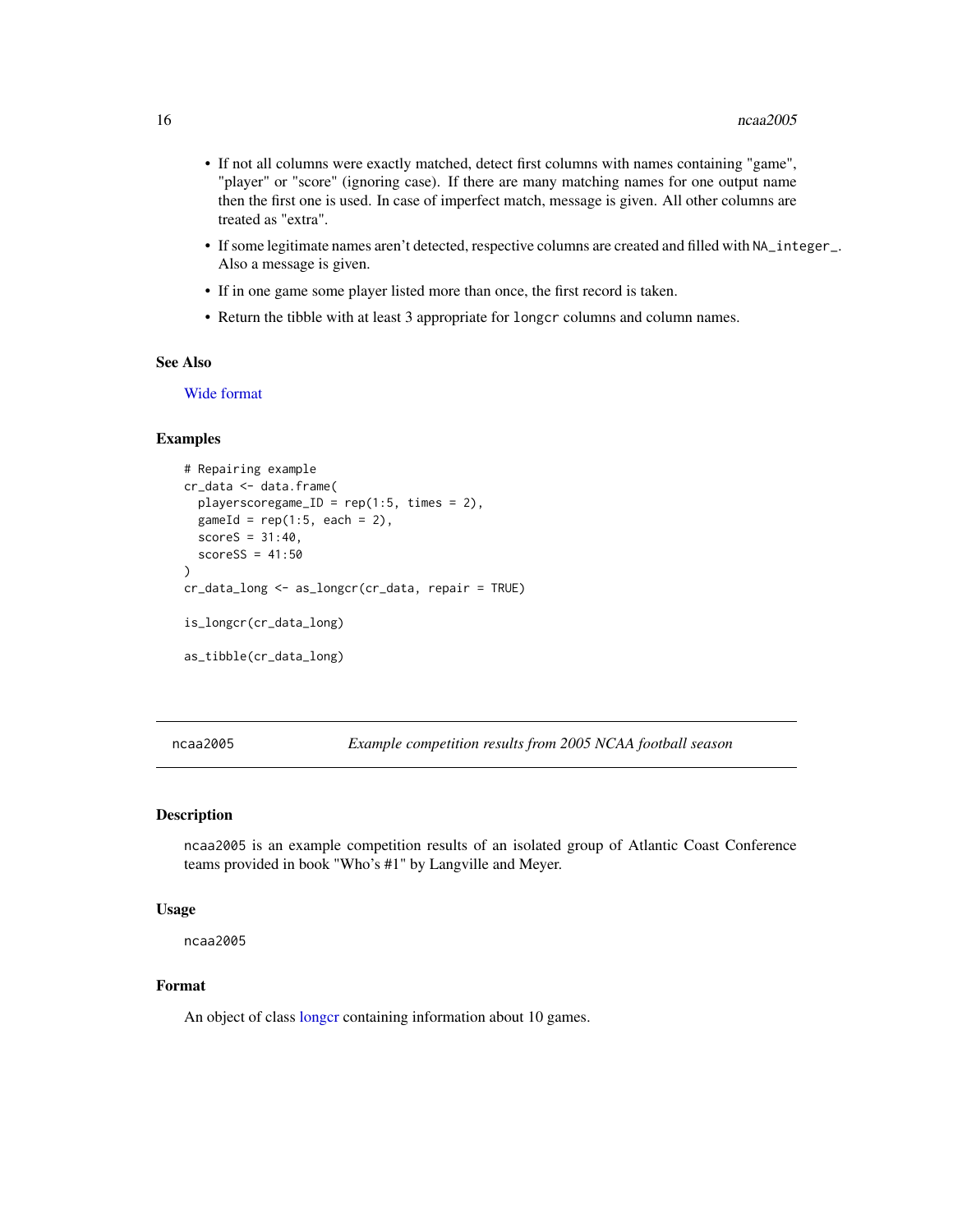<span id="page-16-0"></span>

# Description

Functions for competition results with games between two players.

#### Usage

```
to_pairgames(cr_data)
```
is\_pairgames(cr\_data)

#### **Arguments**

cr\_data Competition results in format ready for [as\\_longcr\(\)](#page-13-3).

# Details

Pairgames is a term for competition results with games between two players.

to\_pairgames() is a function that converts competition results into pairwise games: it drops games with one player and for every game with 3 and more players this function transforms it into set of separate games between unordered pairs of players. In other words the result is a set of unordered [matchups](#page-4-1) (as different games) between different players.

#### Important notes:

- New game identifiers are integers, order of which respects order of games stored in cr\_data (based on first occurrence in long format). There is no particular order in subgames of games with 3 and more players.
- Order in which players are assigned to player1 or player2 column in general shouldn't agree with any order in cr\_data.
- Any column except game, player and score will be dropped after conversion to [longcr.](#page-13-1)
- NA and NaN in players are allowed. They are treated as different players.
- to\_pairgames() is rather compute-intensive and can take much time for competition results with many games.

# Value

to\_pairgames() returns a competition results of pairwise games as [widecr](#page-18-1) object with two players.

is\_pairgames() returns a boolean value of whether cr\_data contains only games between two players.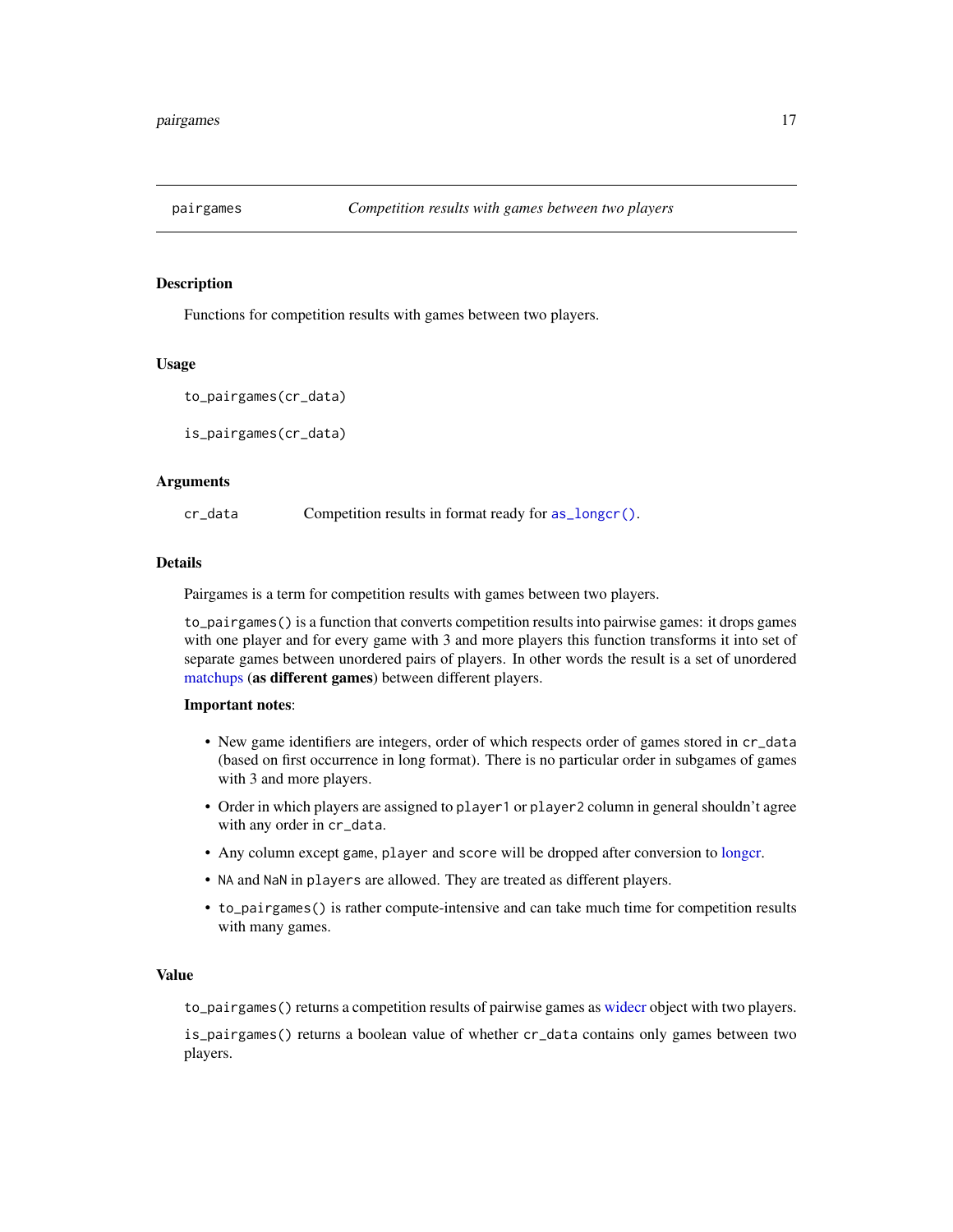# Examples

```
cr_data <- data.frame(
  game = c(rep(1:5, each = 3), 6),player = c(rep(1:5, times = 3), 1),score = 101:116,
  extraCol = -(1:16)\mathcal{L}to_pairgames(cr_data)
# Missing values
cr_data_na <- data.frame(
  game = rep(1L, 3),player = c(1, NA, NA),
  score = 1:3)
to_pairgames(cr_data_na)
# Checks
is_pairgames(cr_data)
is_pairgames(to_pairgames(cr_data))
```
<span id="page-17-1"></span>summary\_funs *Common item summary functions*

# Description

List of commonly used functions for summarising competition results.

#### Usage

summary\_funs

# Format

An object of class list of length 8.

# Details

summary\_funs is a named list of [expressions](#page-0-0) representing commonly used expressions of summary functions for summarising competition results with [summarise\\_item\(\)](#page-10-2). Names of the elements will be used as summary names. It is designed primarily to be used with [long format](#page-13-1) of competition results. To use them inside summarise\_item() use [unquoting](#page-0-0) mechanism from rlang package.

Currently present functions:

- min\_score min(score).
- max\_score max(score).
- mean\_score mean(score).

<span id="page-17-0"></span>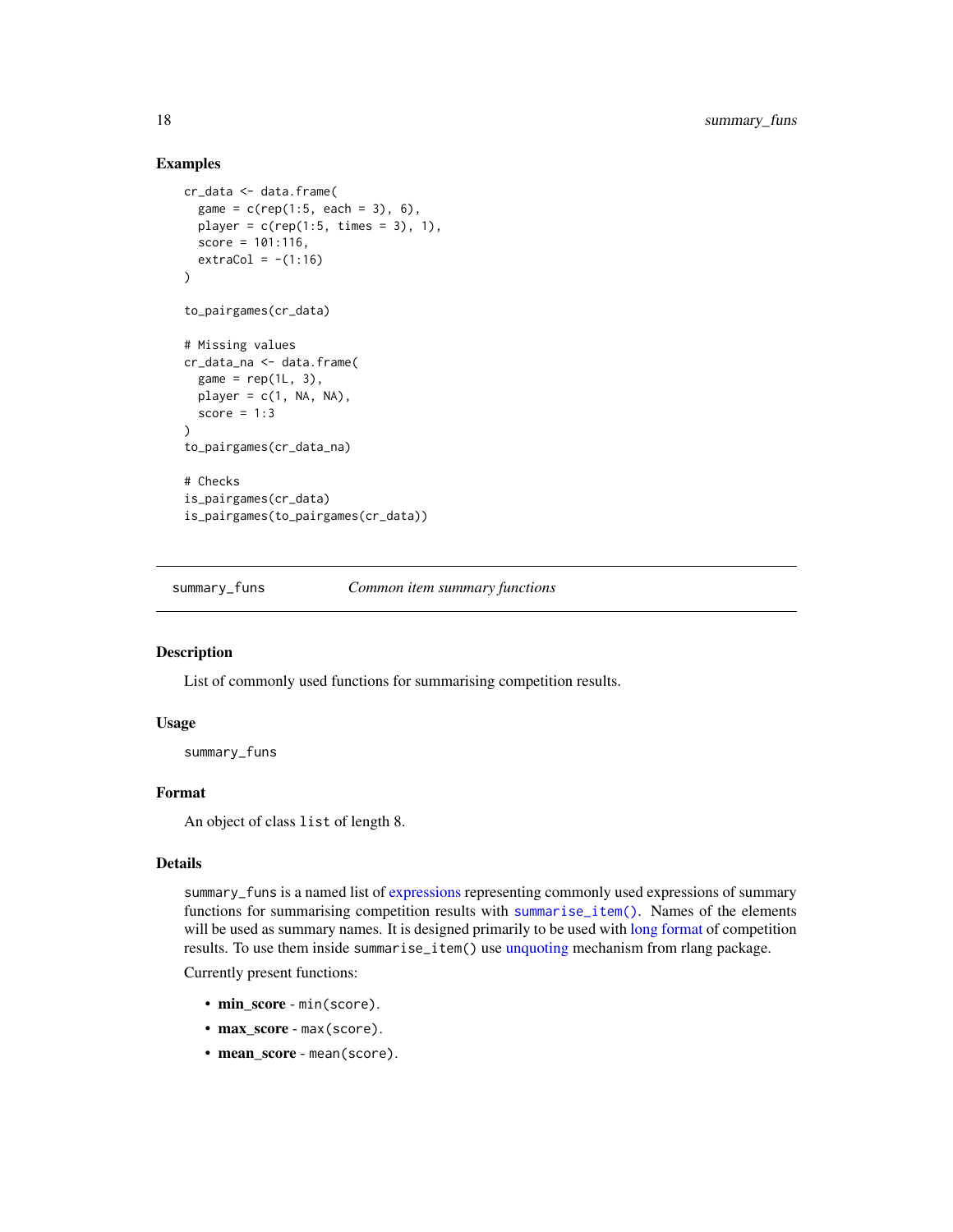#### <span id="page-18-0"></span>widecr and the state of the state of the state of the state of the state of the state of the state of the state of the state of the state of the state of the state of the state of the state of the state of the state of the

- median\_score median(score).
- sd\_score sd(score).
- sum\_score sum(score).
- num\_games length(unique(game)).
- num\_players length(unique(player)).

Note that it is generally better to subset summary\_funs using names rather than indices because the order of elements might change in future versions.

# See Also

[Compute item summary,](#page-10-1) [Join item summary](#page-12-1)

# Examples

```
ncaa2005 %>% summarise_game(!!!summary_funs, .prefix = "game_")
```
<span id="page-18-1"></span>widecr *Wide format of competition results*

# <span id="page-18-2"></span>Description

Functions for dealing with competition results in wide format.

# Usage

```
is_widecr(cr_data)
as_wider(cr_data, repair = TRUE, ...)## S3 method for class 'widecr'
as\_tible(x, \ldots)
```
# Arguments

| cr_data                 | Data of competition results (convertible to tabular). |
|-------------------------|-------------------------------------------------------|
| repair                  | Whether to repair input.                              |
| $\cdot$ $\cdot$ $\cdot$ | Additional arguments to be passed to or from methods. |
| x                       | Object to be converted to tibble.                     |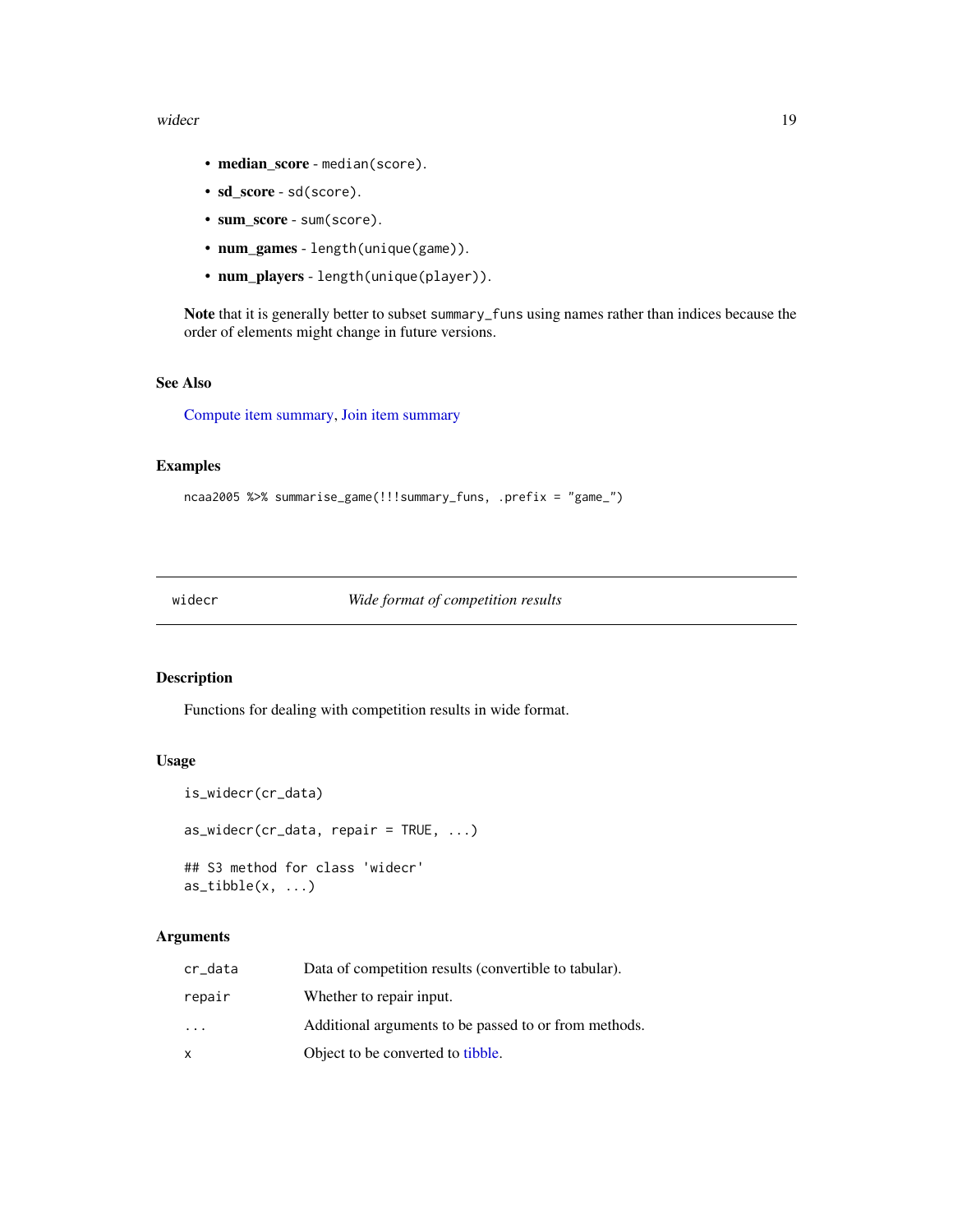#### <span id="page-19-0"></span>Details

as\_widecr() is S3 method for converting data to widecr. When using **default** method if repair is TRUE it also tries to fix possible problems (see "Repairing"). If repair is FALSE it converts cr\_data to [tibble](#page-0-0) and adds widecr class to it.

When applying as\_widecr() to proper (check via [is\\_longcr\(\)](#page-13-3) is made) longcr object, conversion is made:

- All columns except "game", "player" and "score" are dropped.
- Conversion from long to wide format is made. The number of "player"-"score" pairs is taken as the maximum number of players in game. If not all games are played between the same number of players then there will be NA's in some pairs. Column game is preserved in output and is used for arranging in increasing order.

For appropriate widecr objects as\_widecr returns its input and throws error otherwise.

#### Value

is\_widecr() returns TRUE if its argument is appropriate object of class widecr: it should inherit classes widecr, tbl\_df (in other words, to be [tibble\)](#page-0-0) and have complete pairs of "player"-"score" columns where pair is detected by digits after strings "player" and "score" respectively. Columns of "player" and "score" types shouldn't have any extra symbols except type name and digits after it. All other columns are considered as "extra columns".

as\_widecr() returns an object of class widecr.

[as\\_tibble\(\)](#page-0-0) applied to widecr object drops widecr class.

#### Wide format of competition results

It is assumed that competition consists from multiple games (matches, comparisons, etc.). One game can consist only from constant number of players. Inside a game all players are treated equally. In every game every player has some score: the value of arbitrary nature that fully characterizes player's performance in particular game (in most cases it is some numeric value).

widecr inherits from tibble. Data should be organized in pairs of columns "player"-"score". Identifier of a pair should go after respective keyword and consist only from digits. For example: player1, score1, player2, score2. Order doesn't matter. Extra columns are allowed.

To account for R standard string ordering, identifiers of pairs should be formatted with leading zeros (when appropriate). For example: player01, score01, ..., player10, score10.

Column game for game identifier is optional. If present it will be used in conversion to longcr format via [as\\_longcr\(\)](#page-13-3).

# Repairing

Option repair = TRUE (default) in as\_widecr() means that its result is going to be repaired with following actions:

• Detect columns with names containing "player" or "score" (ignoring case). All other columns are treated as "extra".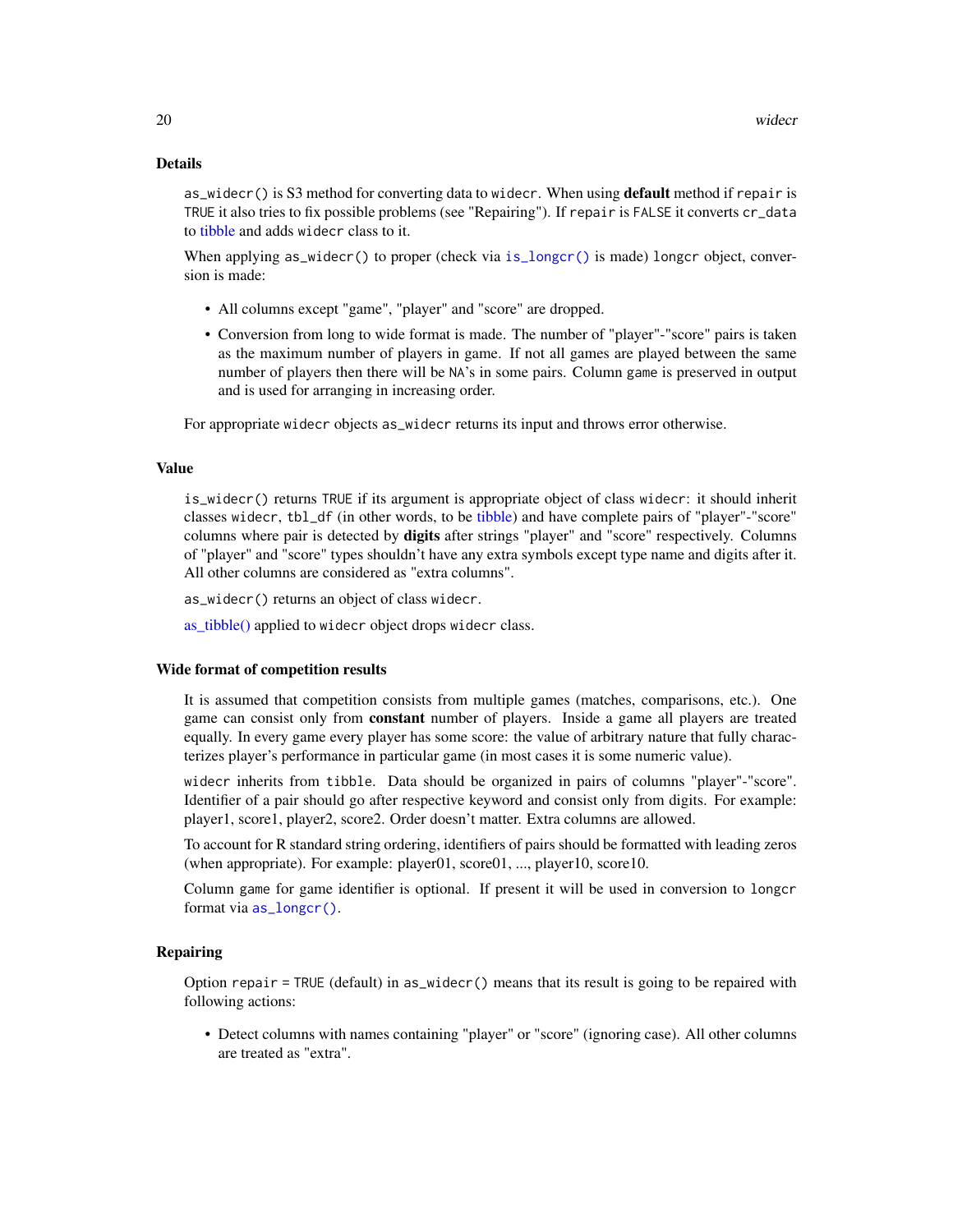#### <span id="page-20-0"></span>widecr 21

- Extract first occurrence of "player" or "score" (ignoring case) from names of detected columns. Everything after extracted word is treated as identifier of "player"-"score" pair.
- Convert these identifiers to numeric form with as.integer(as.factor(...)).
- Convert identifiers once again to character form with possible leading zeros (to account for R standard string ordering).
- Spread pairs to appropriate columns with possible column adding (which were missed in original pairs based on information of pair identifier) with NA\_integer\_.
- Note that if there is column game (exactly matched) it is placed as first column. Note that the order (and numeration) of pairs can change.

# See Also

[Long format](#page-13-1)

# Examples

```
cr_data <- data.frame(
  playerA = 1:10,playerB = 2:11,scoreC = 11:20,scoreB = 12:21,otherColumn = 101:110
\lambdacr_data_wide <- as_widecr(cr_data, repair = TRUE)
is_widecr(cr_data_wide)
as_tibble(cr_data_wide)
```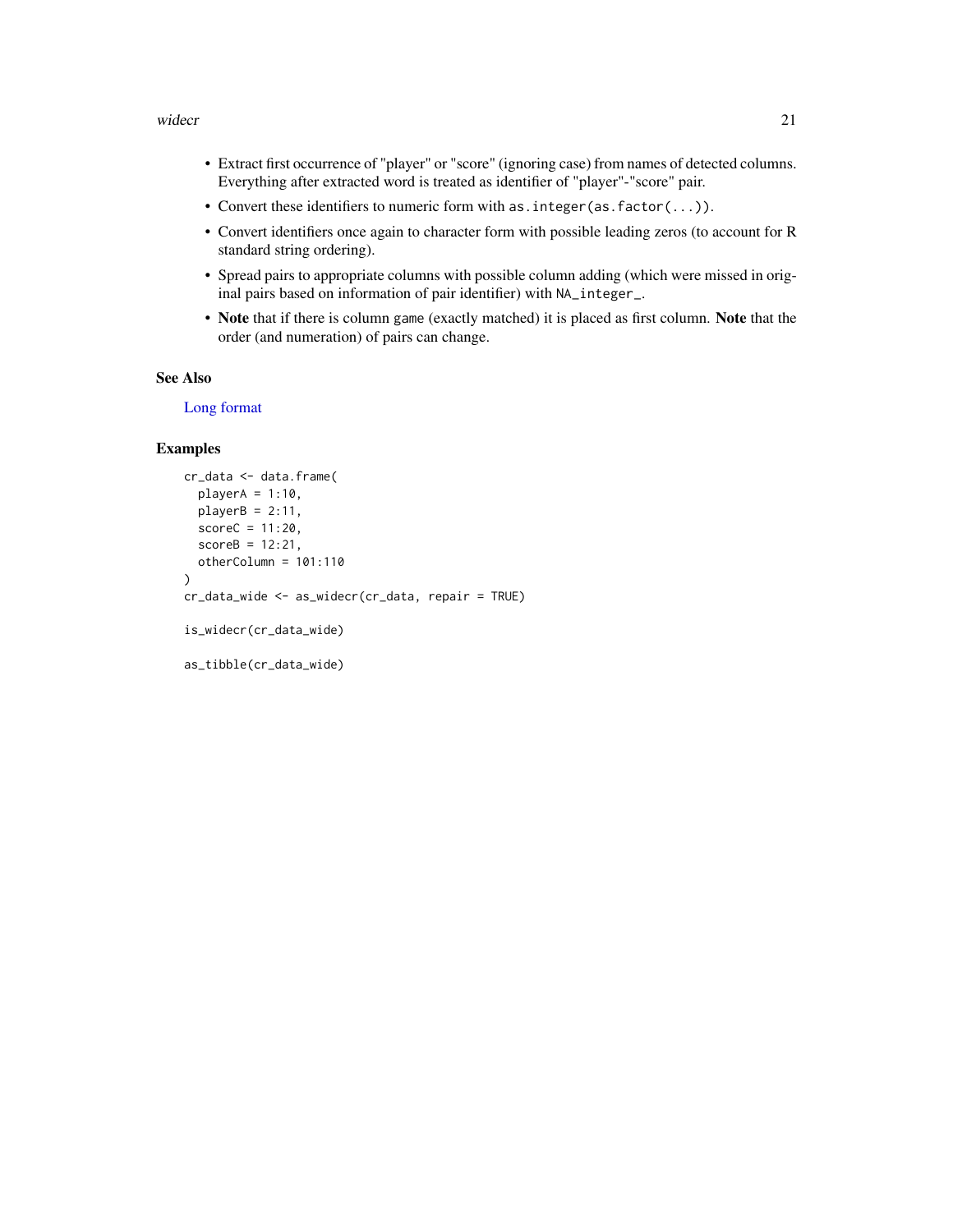# <span id="page-21-0"></span>**Index**

∗ datasets h2h\_funs, [6](#page-5-0) hp\_survey, [10](#page-9-0) ncaa2005, [16](#page-15-0) summary\_funs, [18](#page-17-0) as\_longcr *(*longcr*)*, [14](#page-13-0) as\_longcr(), *[5](#page-4-0)*, *[7](#page-6-0)*, *[9](#page-8-0)*, *[17](#page-16-0)*, *[20](#page-19-0)* as\_tibble(), *[8](#page-7-0)*, *[15](#page-14-0)*, *[20](#page-19-0)* as\_tibble.h2h\_long *(*h2h\_long*)*, [7](#page-6-0) as\_tibble.longcr *(*longcr*)*, [14](#page-13-0) as\_tibble.widecr *(*widecr*)*, [19](#page-18-0) as\_widecr *(*widecr*)*, [19](#page-18-0) Common Head-to-Head functions, *[8,](#page-7-0) [9](#page-8-0)* common Head-to-Head functions, *[3](#page-2-0)* common item summary functions, *[2](#page-1-0)* comperes *(*comperes-package*)*, [2](#page-1-0) comperes-package, [2](#page-1-0) complete(), *[7](#page-6-0)* Compute item summary, *[13](#page-12-0)*, *[19](#page-18-0)* convert-pair-value, [3](#page-2-0) dplyr::near(), *[6](#page-5-0)* dplyr::summarise, *[12,](#page-11-0) [13](#page-12-0)* drop\_na(), *[8](#page-7-0)* expressions, *[6](#page-5-0)*, *[18](#page-17-0)* get\_matchups, [5](#page-4-0) h2h\_funs, [6](#page-5-0) h2h\_long, [7,](#page-6-0) *[9](#page-8-0)* h2h\_long(), *[6](#page-5-0)* h2h\_mat, *[8](#page-7-0)*, [8](#page-7-0) h2h\_mat(), *[6](#page-5-0)* hp\_survey, [10](#page-9-0) is\_longcr *(*longcr*)*, [14](#page-13-0) is\_longcr(), *[20](#page-19-0)* is\_pairgames *(*pairgames*)*, [17](#page-16-0)

is\_widecr *(*widecr*)*, [19](#page-18-0) is\_widecr(), *[15](#page-14-0)* item summaries, *[2](#page-1-0)* item-summary, [11](#page-10-0) item-summary-join, [13](#page-12-0) join, *[2](#page-1-0)* Join item summary, *[12](#page-11-0)*, *[19](#page-18-0)* join\_game\_summary *(*item-summary-join*)*, [13](#page-12-0) join\_item\_summary *(*item-summary-join*)*, [13](#page-12-0) join\_player\_summary *(*item-summary-join*)*, [13](#page-12-0) left join, *[13](#page-12-0)* levels(), *[14](#page-13-0)* levels2, [14](#page-13-0) levels2(), *[4](#page-3-0)*, *[7](#page-6-0)* long, *[5](#page-4-0)*, *[7](#page-6-0)* Long format, *[5,](#page-4-0) [6](#page-5-0)*, *[9](#page-8-0)*, *[21](#page-20-0)* long format, *[2](#page-1-0)*, *[9](#page-8-0)*, *[18](#page-17-0)* long\_to\_mat *(*convert-pair-value*)*, [3](#page-2-0) longcr, [14,](#page-13-0) *[16,](#page-15-0) [17](#page-16-0)* mat\_to\_long *(*convert-pair-value*)*, [3](#page-2-0) matchups, *[7](#page-6-0)[–9](#page-8-0)*, *[17](#page-16-0)* matrix, *[5](#page-4-0)*, *[9](#page-8-0)* Matrix format, *[5,](#page-4-0) [6](#page-5-0)*, *[8](#page-7-0)* matrix format, *[3](#page-2-0)* ncaa2005, [16](#page-15-0) pairgames, [17](#page-16-0) sort(), *[14](#page-13-0)* summarise item functions, *[13](#page-12-0)* summarise\_game *(*item-summary*)*, [11](#page-10-0) summarise\_item *(*item-summary*)*, [11](#page-10-0) summarise\_item(), *[8,](#page-7-0) [9](#page-8-0)*, *[18](#page-17-0)* summarise\_player *(*item-summary*)*, [11](#page-10-0)